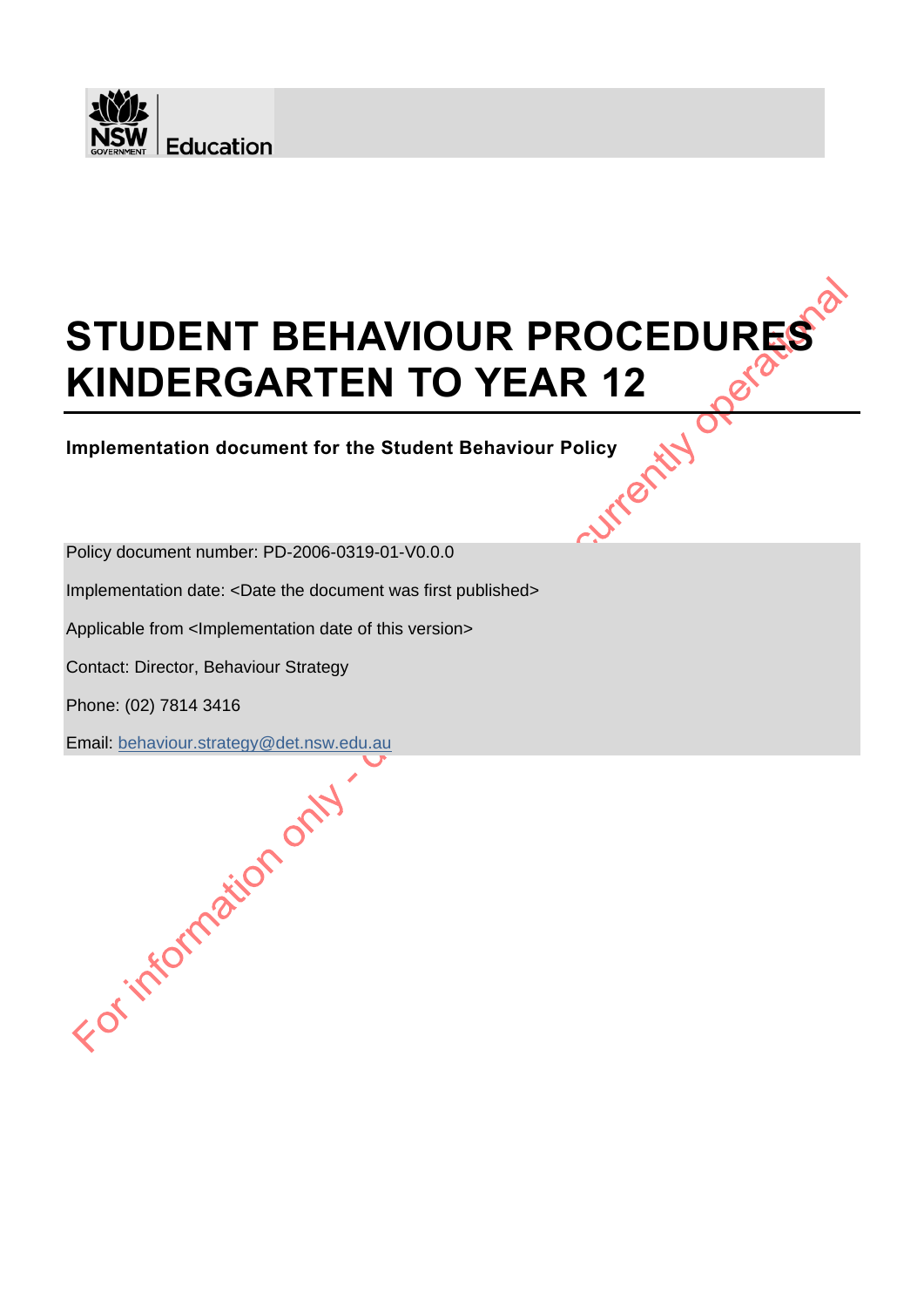# <span id="page-1-0"></span>**Document history**

| <b>Version</b> | Date       | <b>Description</b>                                                                      | <b>Approved by</b>                                              |
|----------------|------------|-----------------------------------------------------------------------------------------|-----------------------------------------------------------------|
| 1.0.0          | DD-MM-YYYY | First publication                                                                       | Deputy Secretary, Ruth<br>Owen                                  |
| 99.99.99       | DD-MM-YYYY | <changes document="" last<br="" made="" since="" the="" to="">publication&gt;</changes> | <position document<br="" of="" title="">approver&gt;</position> |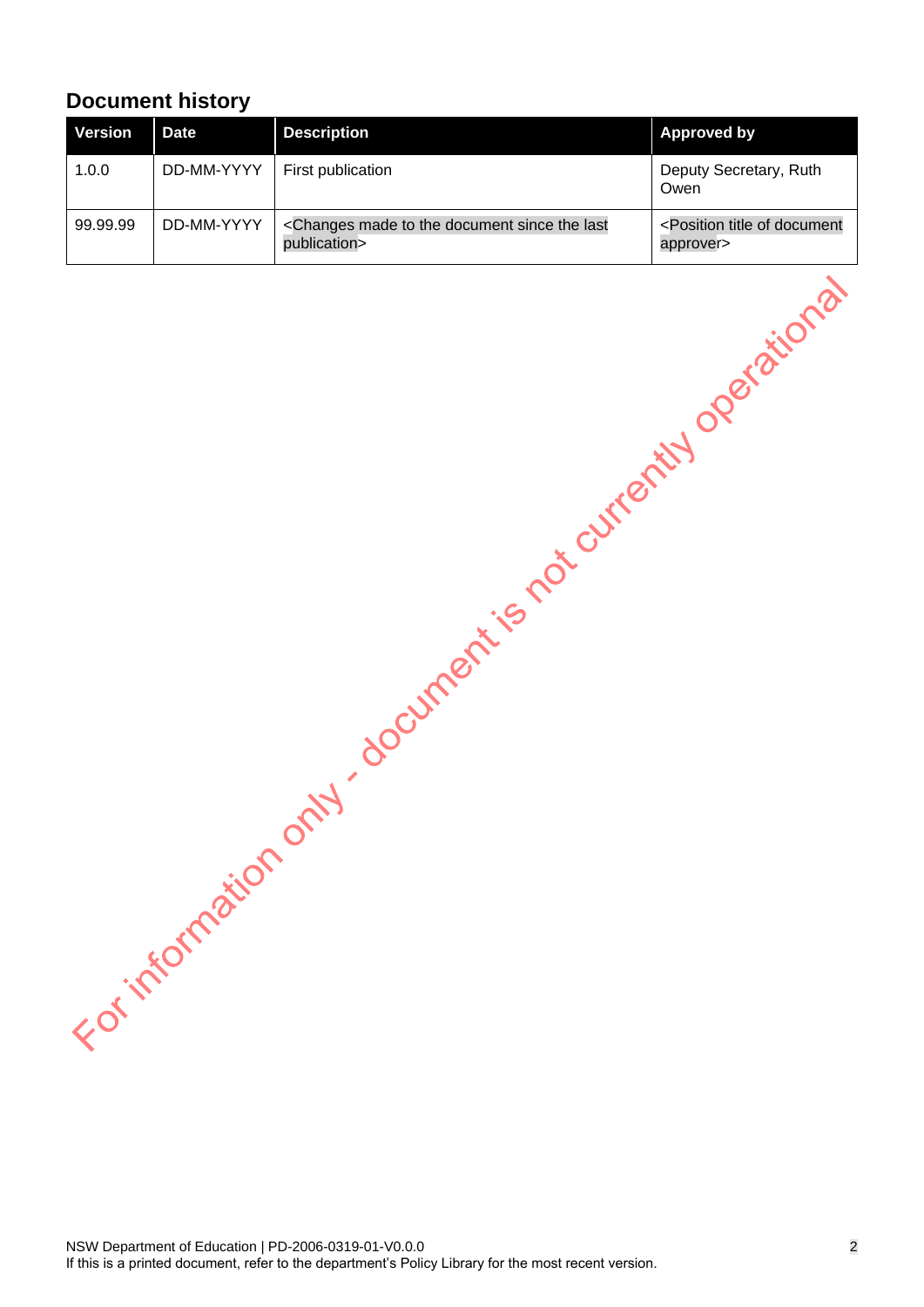# **Contents**

|  | 1.1   |                                                                                                                                                                                                                                      |   |
|--|-------|--------------------------------------------------------------------------------------------------------------------------------------------------------------------------------------------------------------------------------------|---|
|  | 1.2   |                                                                                                                                                                                                                                      |   |
|  | 1.3   |                                                                                                                                                                                                                                      |   |
|  | 1.3.1 |                                                                                                                                                                                                                                      |   |
|  | 1.3.2 |                                                                                                                                                                                                                                      |   |
|  | 1.4   |                                                                                                                                                                                                                                      |   |
|  |       |                                                                                                                                                                                                                                      |   |
|  | 2.1   |                                                                                                                                                                                                                                      |   |
|  | 2.1.1 |                                                                                                                                                                                                                                      |   |
|  | 2.2   |                                                                                                                                                                                                                                      |   |
|  | 2.3   |                                                                                                                                                                                                                                      |   |
|  |       |                                                                                                                                                                                                                                      |   |
|  |       |                                                                                                                                                                                                                                      |   |
|  |       |                                                                                                                                                                                                                                      |   |
|  | 3.2.1 |                                                                                                                                                                                                                                      |   |
|  | 3.3   |                                                                                                                                                                                                                                      |   |
|  | 3.4   |                                                                                                                                                                                                                                      |   |
|  | 3.4.1 |                                                                                                                                                                                                                                      |   |
|  | 3.4.2 |                                                                                                                                                                                                                                      |   |
|  | 3.5   | Proceeding with a suspension <b>With the Constantine Constantine Constantine Constantine Constantine Constantine Constantine Constantine Constantine Constantine Constantine Constantine Constantine Constantine Constantine Con</b> |   |
|  | 3.5.1 |                                                                                                                                                                                                                                      |   |
|  | 3.5.2 | Plan for return to school (including 'return to school planning meeting') 16                                                                                                                                                         |   |
|  | 3.5.3 |                                                                                                                                                                                                                                      |   |
|  | 3.5.4 |                                                                                                                                                                                                                                      |   |
|  | 3.5.5 |                                                                                                                                                                                                                                      |   |
|  | 3.5.6 | Alternate programs (suspension centres, tutorial centres and behaviour schools) 19                                                                                                                                                   |   |
|  |       |                                                                                                                                                                                                                                      |   |
|  | 4.1   |                                                                                                                                                                                                                                      |   |
|  | 4.2   |                                                                                                                                                                                                                                      |   |
|  | 4.3   |                                                                                                                                                                                                                                      |   |
|  | 4.4   |                                                                                                                                                                                                                                      |   |
|  | 4.4.1 |                                                                                                                                                                                                                                      |   |
|  |       |                                                                                                                                                                                                                                      |   |
|  | 5.1   |                                                                                                                                                                                                                                      |   |
|  | 5.2   |                                                                                                                                                                                                                                      |   |
|  |       | NSW Department of Education   PD-2006-0319-01-V0.0.0<br>l<br>2001 : Hannour Courth a roinn an ann an t-eanglais                                                                                                                      | 3 |

If this is a printed document, refer to the department's Policy Library for the most recent version.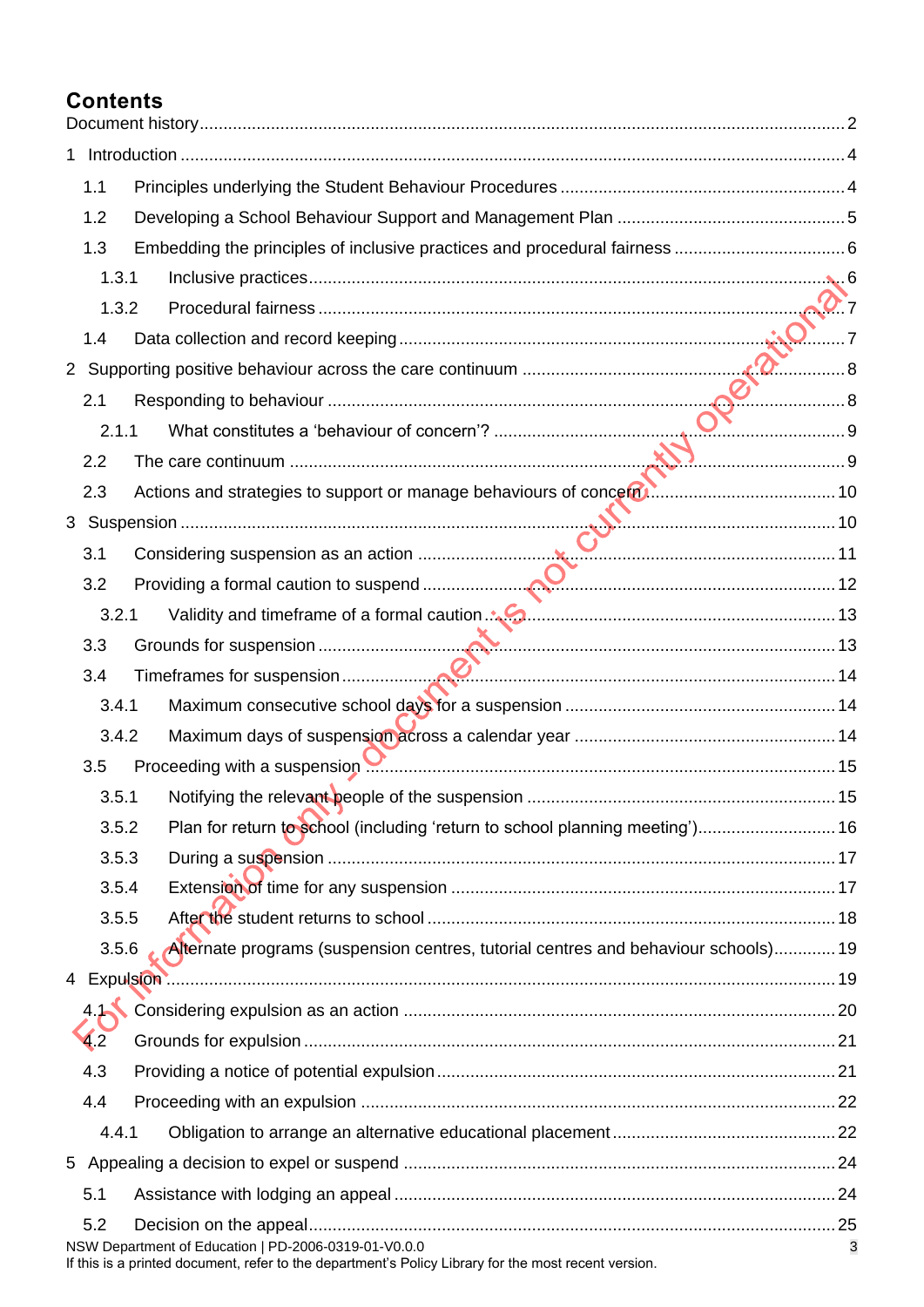# <span id="page-3-0"></span>**1 Introduction**

These procedures support the Student Behaviour Policy and provide practices and strategies to help schools support and enhance [pro-social behaviour](https://education.nsw.gov.au/student-wellbeing/attendance-behaviour-and-engagement/behaviour-support-toolkit/support-for-teachers/understanding-behaviour/pro-social-behaviour) – including promoting positive behaviour, prevention and early intervention strategies, providing targeted support for vulnerable student cohorts – and manage behaviours of concern. This document also includes the process for suspension and expulsion of students, where appropriate.

Schools will use these procedures to develop and implement a School Behaviour Support and Management Plan (see section 1.2) that is underpinned by the care continuum (section 2.2). Principals will need to implement a whole-school approach to promote positive behaviour and social-emotional learning through prevention, early intervention, targeted intervention and individual intervention.

Meaningful engagement and partnerships between the school, student, parents and carers, and community is fundamental to maintaining positive student behaviour in schools.

These procedures apply to:

- all NSW Government schools (excluding preschools)
- student behaviour
	- o at school
	- $\circ$  on the way to and from school
	- o on school-endorsed activities that are off-site
	- $\circ$  outside school hours and off school premises where there is a clear and close connection between the school and students' conduct
	- $\circ$  if the student's conduct significantly affects, or is likely to significantly affect, the health, learning and safety of students or staff
	- $\circ$  including the use of social networking sites, mobile devices and/or other technology involving another student or a departmental staff member for school related issues.

These procedures supersede the Suspension and Expulsion of School Students Procedures – 2011 (PD/2006 0316).

#### **Delegations:**

Section 35(1) of the [Education Act 1990](https://legislation.nsw.gov.au/view/whole/html/inforce/current/act-1990-008#sec.35) (NSW) allows the Minister to control and regulate student discipline in government schools.

Under s119 of the [Education Act 1990](https://legislation.nsw.gov.au/view/whole/html/inforce/current/act-1990-008#sec.119) (NSW), the Minister or the Secretary may delegate to any person or body the exercise of any of their respective functions under the Act. Principals, teachers, and school staff acting in accordance with established policy and these procedures are acting with the authority of the Department of Education and are strongly supported.

In these procedures, 'principal' also refers to any staff member who has delegation to act on the principal's behalf.

# <span id="page-3-1"></span>**1.1 Principles underlying the Student Behaviour Procedures**

These procedures, consistent with the [Student Behaviour Strategy,](https://education.nsw.gov.au/student-wellbeing/attendance-behaviour-and-engagement/behaviour-strategy/the-student-behaviour-strategy) aim to increase student engagement and learning through safe and inclusive positive behaviour support.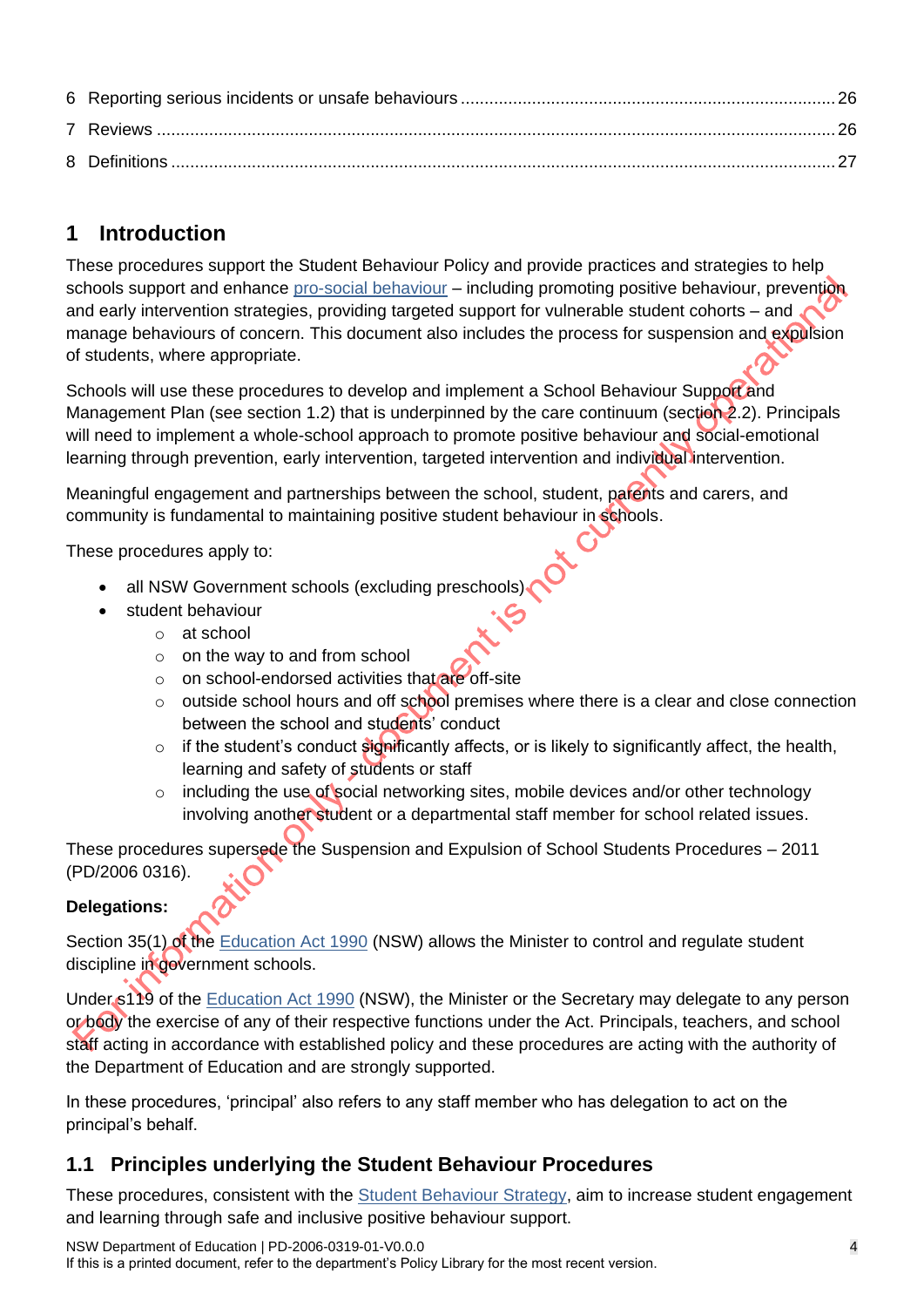The following principles underpin these procedures:

- a student-centred, positive, strengths-based approach
- implementing the care continuum:
	- o a strategic whole-school approach
	- $\circ$  explicitly teaching social and emotional skills, and behaviour expectations
	- $\circ$  using proactive, prevention-focused, relationship-based and restorative practices
	- o implementing effective evidence-informed programs, practices and processes
- encouraging collaborative partnerships between schools, students, parents and carers, and<br>community members<br>supporting school staff in<br>o engaging and supporting school leaders, teachers and specialized<br>assessing and monito community members
	- supporting school staff in
		- o engaging and supporting school leaders, teachers and specialist staff
		- o assessing and monitoring school, student and staff needs.

The Student Behaviour Policy and these procedures, together with the [School Excellence Framework](https://education.nsw.gov.au/teaching-and-learning/school-excellence-and-accountability/sef-evidence-guide/resources/about-sef) and the [Wellbeing Framework for Schools,](https://education.nsw.gov.au/student-wellbeing/whole-school-approach/wellbeing-framework-for-schools) provide a strategic and planned approach to develop wholeschool processes that support the wellbeing of all students so they can connect, learn, succeed and thrive. Wellbeing, teaching and learning are parallel, integrated and complementary processes.

# <span id="page-4-0"></span>**1.2 Developing a School Behaviour Support and Management Plan**

Behaviour support planning assists schools to provide better guidance to school staff and support for its students.

All schools must develop their own School Behaviour Support and Management Plan. To comply with the Student Behaviour Policy, the plan must:

- communicate a strategic, integrated whole-school approach
- incorporate a multi-tiered care continuum to support all students, including a focus on proactive prevention, early intervention, and targeted and individual interventions
- establish and maintain high expectations for student behaviour, in line with the Behaviour Code [for Students,](https://education.nsw.gov.au/public-schools/going-to-a-public-school/translated-documents/behaviour-code-for-students) through effective role modelling
- embed inclusive, equitable and evidence-based practices to promote positive student behaviour and a climate of respect (for example, teaching of social and emotional learning skills)
- include evidence-based strategies that recognise, reinforce and teach inclusive and safe behaviours in line with the curriculum, and manage the range of student behaviours
- ensure that all students can access and participate in education with reasonable adjustments, in line with the Inclusive Education Policy for students with disability and meet the obligations under the [Disability Standards for Education 2005](https://www.legislation.gov.au/Details/F2005L00767)
- be developed in consultation with the school community as appropriate, including students, parents and carers, teachers, school leaders, service providers, school-based non-teaching staff, school counselling staff, other agencies and Local School Reference Groups (in Connected Communities schools)

include the school's [anti-bullying](https://education.nsw.gov.au/student-wellbeing/attendance-behaviour-and-engagement/anti-bullying) plan, in line with the [Bullying of Students -](https://policies.education.nsw.gov.au/policy-library/policies/pd-2010-0415) Prevention and [Response Policy.](https://policies.education.nsw.gov.au/policy-library/policies/pd-2010-0415)

As well as the [Student Behaviour Strategy,](https://education.nsw.gov.au/student-wellbeing/attendance-behaviour-and-engagement/behaviour-strategy/the-student-behaviour-strategy) schools need to consider the [School Excellence Policy,](https://policies.education.nsw.gov.au/policy-library/policies/pd-2016-0468?refid=285776) [School Excellence Framework](https://education.nsw.gov.au/content/dam/main-education/teaching-and-learning/school-excellence-and-accountability/media/documents/SEF_Document_Version_2_2017_AA.pdf) and [Wellbeing Framework for Schools](https://education.nsw.gov.au/student-wellbeing/whole-school-approach/wellbeing-framework-for-schools) when developing their School Behaviour Support and Management Plan. The [Wellbeing for School Excellence](https://education.nsw.gov.au/student-wellbeing/whole-school-approach/wellbeing-framework-for-schools/wellbeing-for-school-excellence) resource integrates these frameworks and provides support for schools so the wellbeing initiatives and programs can be used as evidence of excellence across the [School Excellence Framework.](https://education.nsw.gov.au/content/dam/main-education/teaching-and-learning/school-excellence-and-accountability/media/documents/SEF_Document_Version_2_2017_AA.pdf)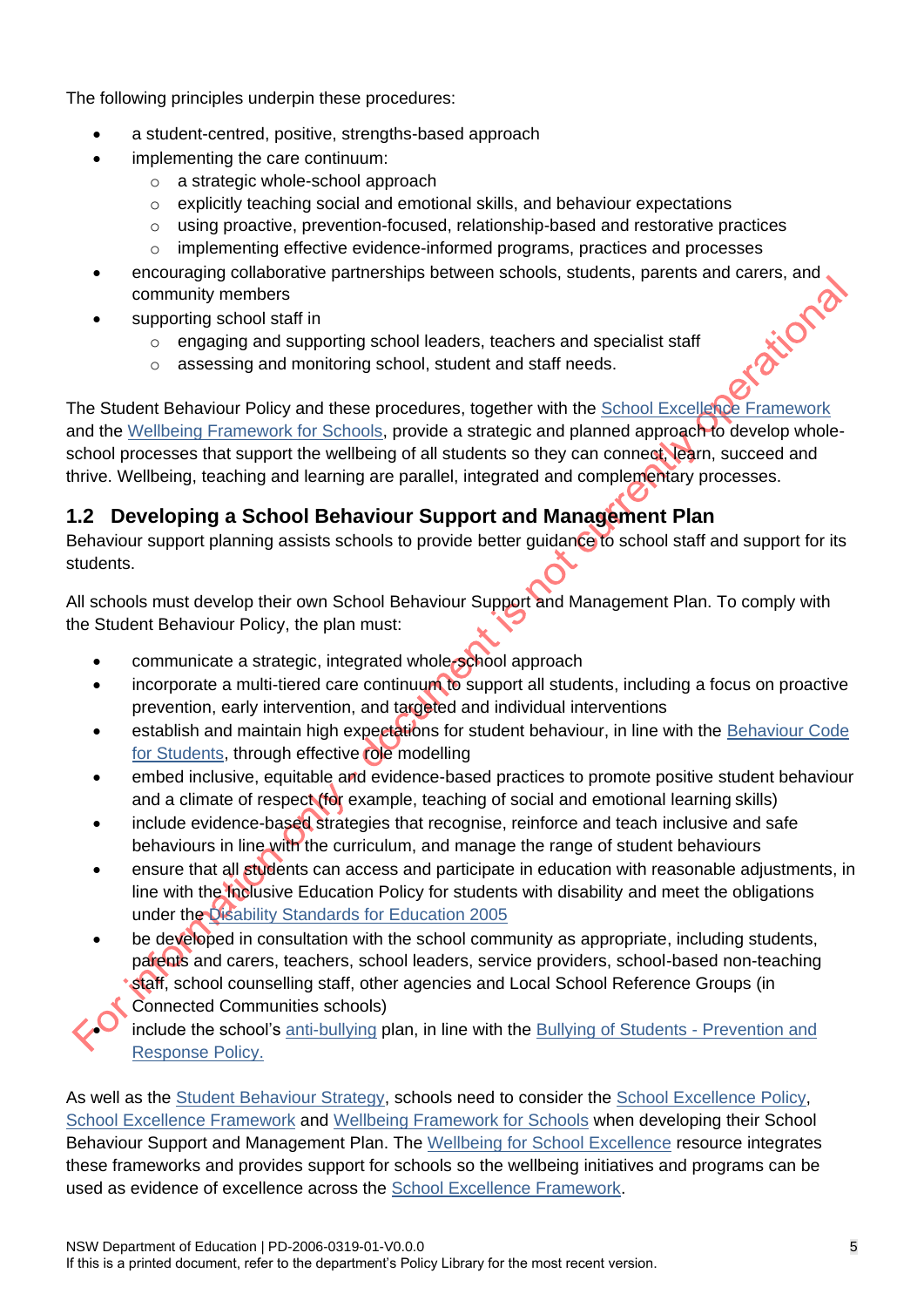Further guidance and a template for the School Behaviour Support and Management Plan is available on the department website, including [behaviour planning tools.](https://education.nsw.gov.au/student-wellbeing/attendance-behaviour-and-engagement/behaviour-support-toolkit)

# <span id="page-5-0"></span>**1.3 Embedding the principles of inclusive practices and procedural fairness**

#### <span id="page-5-1"></span>**1.3.1 Inclusive practices**

Every student has the right to an education.

Principals, teachers, and school staff should seek to understand and support each student's individual needs. This involves responding accordingly to individual circumstances and the reasons for student behaviour.

Under the [Disability Strategy,](https://education.nsw.gov.au/teaching-and-learning/disability-learning-and-support/our-disability-strategy/disability-strategy.html) inclusive education is defined as all students, regardless of disability, ethnicity, socioeconomic status, nationality, language, gender, sexual orientation or faith, able to access and fully participate in learning, alongside their similar aged peers, supported by reasonable adjustments and teaching strategies tailored to meet their individual needs. Inclusion is embedded in all aspects of school life, and is supported by culture, policies and everyday practices (see the Inclusive Education Policy for students with disability, the [Disability Standards for Education 2005,](https://www.legislation.gov.au/Details/F2005L00767) the *[Disability](https://www.legislation.gov.au/Details/C2018C00125)  [Discrimination Act 1992](https://www.legislation.gov.au/Details/C2018C00125)* (Cth), and the *[Anti-Discrimination Act 1977](https://www.legislation.nsw.gov.au/view/html/inforce/current/act-1977-048)* (NSW).

To support the wellbeing, teaching and learning of Aboriginal students, schools need to develop and sustain culturally secure and genuine collaborative partnerships with Aboriginal families and communities. Schools must comply with relevant departmental commitments, including the [Aboriginal](https://policies.education.nsw.gov.au/policy-library/policies/aboriginal-education-and-training-policy?refid=285776)  [Education Policy,](https://policies.education.nsw.gov.au/policy-library/policies/aboriginal-education-and-training-policy?refid=285776) the [Partnership Agreement with the NSW Aboriginal Education Consultative Group](https://education.nsw.gov.au/teaching-and-learning/aec/aboriginal-education-consultative-group-partnership-agreement) [Inc.](https://education.nsw.gov.au/teaching-and-learning/aec/aboriginal-education-consultative-group-partnership-agreement) (AECG) and the [Connected Communities Strategy.](https://education.nsw.gov.au/public-schools/connected-communities/connected-communities-strategy)

Considering the individual circumstances of students in statutory out of home care<sup>1</sup> will help schools enhance and support these students' participation, retention, educational outcomes and wellbeing. Schools should work in partnership with carers and caseworkers of students in out of home care to maximise engagement and support for these students. The requirements relating to students in statutory out of home care are set out in the [Out of Home Care in Government Schools Policy.](https://education.nsw.gov.au/policy-library/policies/out-of-home-care-in-government-schools-policy)

The [Student Behaviour Strategy](https://education.nsw.gov.au/student-wellbeing/attendance-behaviour-and-engagement/student-behaviour/behaviour-strategy/the-student-behaviour-strategy) seeks to reduce the disproportionate rates of suspension for rural and remote students by ensuring schools are able to access necessary behaviour supports. The Rural and [Remote Education Strategy \(2021-2024\)](https://education.nsw.gov.au/about-us/strategies-and-reports/rural-and-remote-education-strategy-2021-24) details the plan to improve the lives of students in rural and remote communities through a whole-systems approach.

Effective communication with parents and family members from diverse cultural, linguistic and religious backgrounds helps promote equitable access to education. Understanding the experiences of these students and their parents, including diverse family structures and previous experience with government institutions, helps schools provide better support. Schools also need to comply with relevant departmental policies, including the [Multicultural Education Policy](https://education.nsw.gov.au/policy-library/policies/pd-2005-0234) and the [Anti-Racism Policy.](https://education.nsw.gov.au/policy-library/policies/pd-2005-0235)

The gender or sex of a student may also inform their individual circumstances. Sexism (including sexual harassment of any person) and discrimination regarding sexual orientation or gender identity are all grounds of discrimination under the *[Anti-Discrimination Act 1977](https://www.legislation.nsw.gov.au/view/html/inforce/current/act-1977-048)* (NSW) and the *[Sex Discrimination Act](https://www.legislation.gov.au/Details/C2018C00499)  [1984](https://www.legislation.gov.au/Details/C2018C00499)* (Cth).

Understanding the student's context and lived experiences will equip schools with the information necessary to provide meaningful support.

NSW Department of Education | PD-2006-0319-01-V0.0.0 6 1 "Out of home care" means children and young people who are subject to an order of the court that allocates parental responsibility to the Minister for Communities and Justice, or for whom the Secretary of Communities and Justice has guardianship or care responsibility, or children in the parental responsibility of the Minister (where that includes residence) by an interstate transfer, or wards of another state or territory for whom the Minister is providing services while they are in NSW.

If this is a printed document, refer to the department's Policy Library for the most recent version.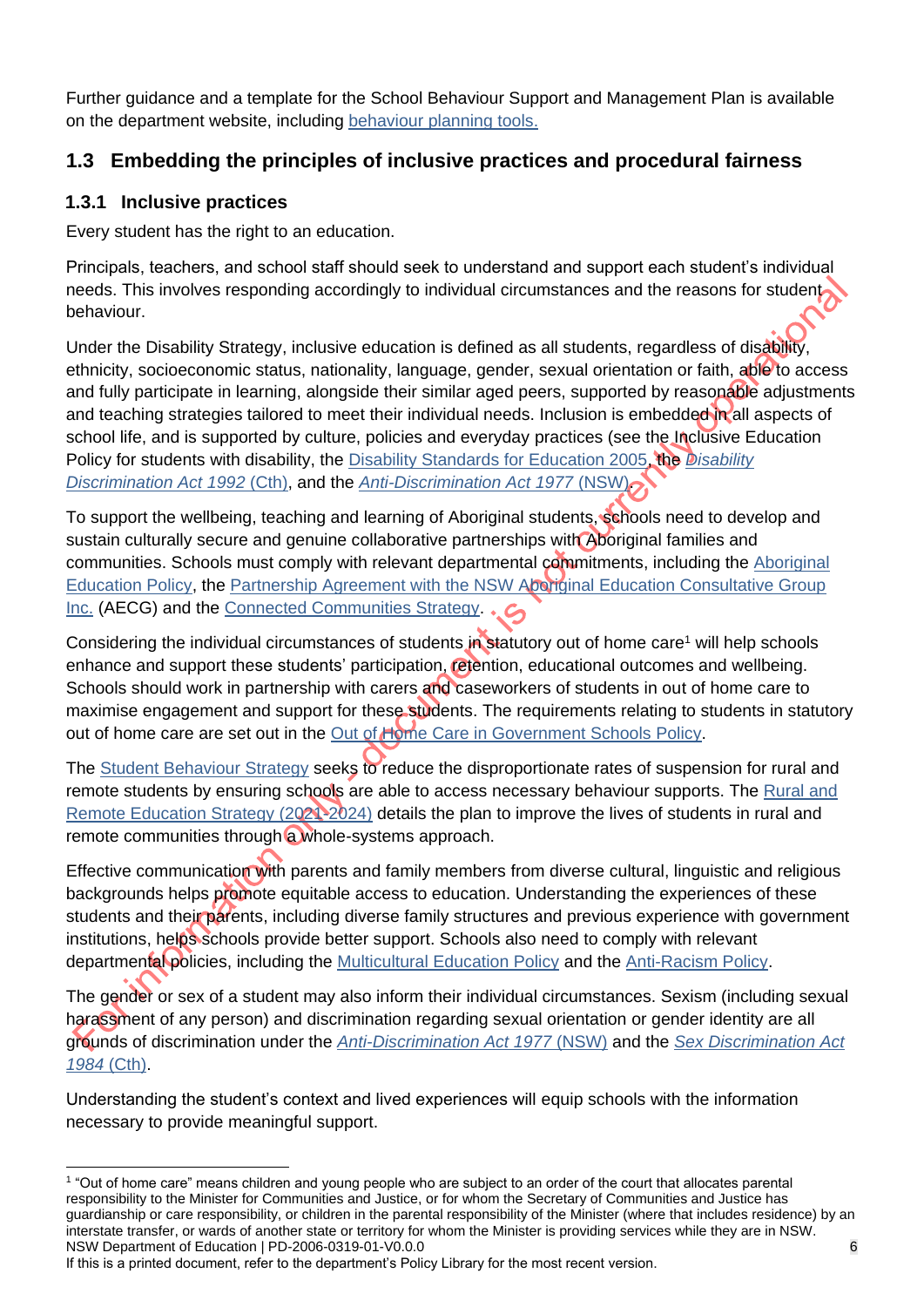#### <span id="page-6-0"></span>**1.3.2 Procedural fairness**

The principles of [procedural fairness](https://education.nsw.gov.au/about-us/rights-and-accountability/legal-issues-bulletins/procedural-fairness) underpin these procedures and are fundamental for implementing the School Behaviour Support and Management Plan. Essential elements of procedural fairness include an individual's right to be heard and to a fair and impartial decision, which also includes the right to:

- know why the action is happening
- know how issues and decisions will be determined
- know the allegations in the matter and any other information the decision maker considers
- respond to any allegations made against an individual
- appeal the decision to suspend or expel, and be informed of their right to do so
- impartiality and an absence of bias in the investigation and decision-making processes.

[Translated documents and information on the telephone interpreter services](https://education.nsw.gov.au/public-schools/going-to-a-public-school/translated-documents) are available on the department website and may be required for procedural fairness.

## <span id="page-6-1"></span>**1.4 Data collection and record keeping**

Schools should use data collection methods, as outlined in this section, to identify and monitor students who require targeted or individual behaviour support.

Principals, with support from school staff, should collect and retain information on student behaviour, including actions taken to support and manage individual student behaviour and any support strategies implemented or reasonable adjustments required. This helps schools monitor the impact of the support they are providing to students.

Effective data collection and record keeping practices include:

- keeping records and documentation of behaviour support responses and interventions
- recording suspensions in the department's in-house data system or ensuring that any suspensions recorded in a compliant third-party behaviour management system are regularly and accurately transferred to in the department's in-house data system
- recording expulsions in the department's in-house data system
- keeping individual student support planning documentation for students where their behaviour/s of concern require interventions and support
- documenting risk management plans
- documenting decisions made, the reasons for those decisions and processes followed
- documenting any considerations given to implementing reasonable adjustments
- keeping records of any consultation, or attempts at consultation, with students, parents and carers, and external agencies to discuss a student's behaviour.

Principals should, where permissible, share individual student records with parents and carers, or with the Department of Communities and Justice or other authorised agency for students under Parental Responsibility of the Minister.<sup>2</sup> The Right to Access – [Agency Information Guide](https://education.nsw.gov.au/about-us/rights-and-accountability/information-access) on the department website provides more quidance on information sharing.

<sup>&</sup>lt;sup>2</sup> Requests for information should be provided to officers from Communities and Justice in response to a request for information under Part 16A of the *Children and Young Persons (Care and Protection) Act 1998* or where the release of such information is otherwise authorised, such as where the Minister for Communities and Justice has parental responsibility for the child. Relevant details must also be provided to agencies such as Centrelink upon receipt of any "Notice to Produce Information" or similar directive.

NSW Department of Education | PD-2006-0319-01-V0.0.0 7

If this is a printed document, refer to the department's Policy Library for the most recent version.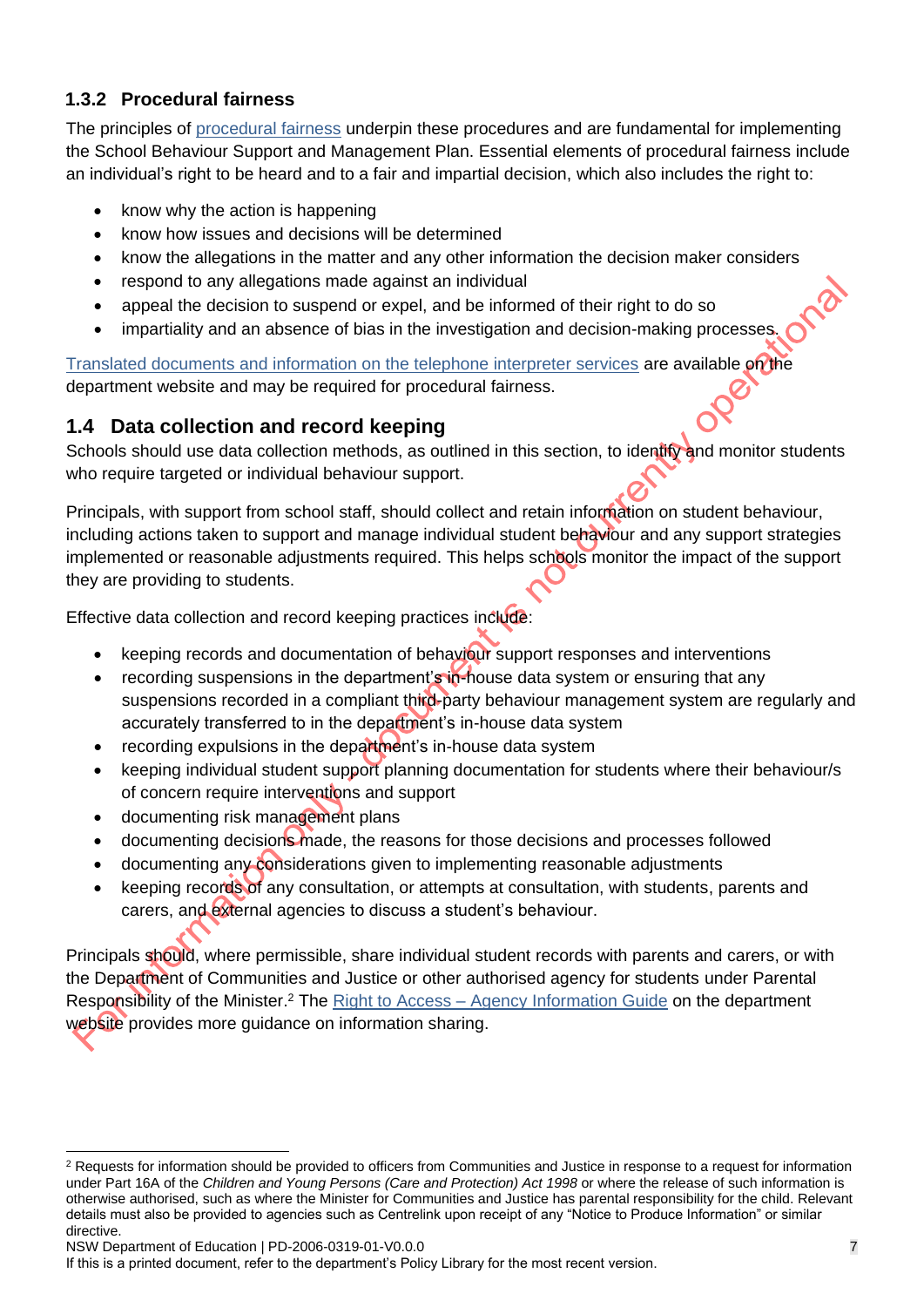# <span id="page-7-0"></span>**2 Supporting positive behaviour across the care continuum**

All students should be supported to learn developmentally appropriate positive behavioural responses to the large range of social and cultural situations they may encounter.

School staff, including principals, teachers and support staff, will:

- support students to meet the high standards of behaviour expected to create positive, safe, inclusive and respectful communities
- establish and explicitly teach behaviour expectations
- implement whole-school practices and strategies to support the long-term learning, wellbeing and safety of all students
- partner with students, parents and carers, caseworkers and support services to create and implement effective behaviour support interventions that reflect the student's age, individual learning and wellbeing needs, and developmental level
- engage in current, evidence-based professional learning opportunities to expand their skills in supporting student behaviour.

There are effective, evidence-based practices and strategies that school staff can use to reinforce positive behaviours, available in the Applying the Care Continuum resource on the department's website.

[Professional learning](https://education.nsw.gov.au/student-wellbeing/attendance-behaviour-and-engagement/behaviour-professional-learning) that supports the implementation of effective practice and strategies in behaviour support is available on the department's website.

Schools should also support students [transitioning to a new school](https://education.nsw.gov.au/parents-and-carers/going-to-school/preparing/back-to-school-transitions) to have a positive experience. A successful transition is critical in helping improve the student's educational and social and emotional outcomes. Positive transitions to school help students feel more comfortable, engaged, relaxed and motivated to learn. This helps them form positive behaviours and relationships with others, including school staff and other students.

If required, the principal will lead a review of behaviour expectations, interventions and practices and coordinate and implement a whole-school approach across the care continuum.

# <span id="page-7-1"></span>**2.1 Responding to behaviour**

Effective planning for behaviour support provides the foundation so that all students are supported to be engaged learners, and model positive behaviour or decrease behaviours of concern.

Planning for behaviour support should be student-centred and proceed as a cycle of continuous planning and improvement. This involves the following:

- **Identify: the issue and cause. Define the behaviour of concern.**
- **Assess:** gather your evidence, consider the [function of the behaviour](https://education.nsw.gov.au/content/dam/main-education/student-wellbeing/attendance-behaviour-and-engagement/media/documents/Functional-Behaviour-Assessment-fact-sheet.pdf) and its meaning.
- **Plan:** develop or select evidence-informed strategies to support the desired positive behaviour.
- **Implement**: ensure support follows the plan, with consistent implementation by all staff.
- **Monitor**: regularly review implementation of the plan.
- **Evaluate**: analyse the information from monitoring and review. Has anything changed for the student? Do you need to change the plan?

Before deciding on the most appropriate way to respond to behaviour, principals, teachers and school staff will need to:

- identify the form, nature and [function](https://education.nsw.gov.au/content/dam/main-education/student-wellbeing/attendance-behaviour-and-engagement/media/documents/Functional-Behaviour-Assessment-fact-sheet.pdf) of the behaviour
- understand the context in which the behaviour occurred and any previous incidents
- establish whether the behaviour is developmentally appropriate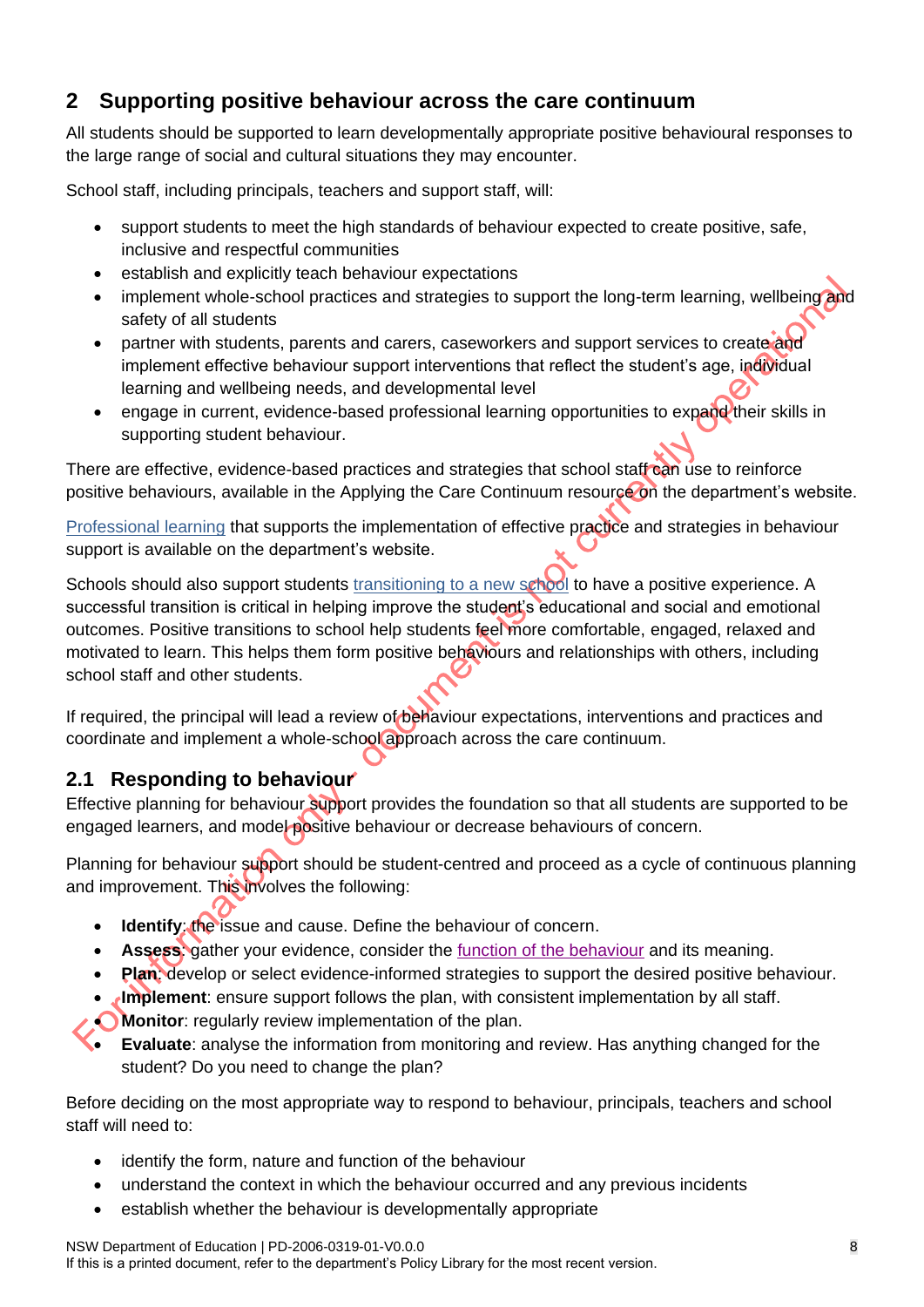• consider any other relevant circumstances or information

Principals, teachers, and school staff, in collaboration with Delivery Support where needed, should go beyond observing behaviour, and seek to understand the underlying and/or unspoken purpose or reason for the behaviour. A key to [understanding behaviour](https://education.nsw.gov.au/student-wellbeing/attendance-behaviour-and-engagement/behaviour-support-toolkit/support-for-teachers/understanding-behaviour) is to understand the following aspects:

- form: the observable behaviour what are they actually doing?
- [function:](https://education.nsw.gov.au/content/dam/main-education/student-wellbeing/attendance-behaviour-and-engagement/media/documents/Functional-Behaviour-Assessment-fact-sheet.pdf) the underlying cause what is the goal or purpose of the behaviour? What is the behaviour trying to communicate? Is it to help meet a need, attract attention, gain or avoid an internal or sensory sensation, access an item or activity, or get away from something? What is being communicated through use of body language, facial expressions, gestures and silence?
- context: the environmental setting and personal circumstances that influence an individual response – where does the behaviour occur? What happens immediately before and after?

In identifying and understanding student behaviour, principals, teachers, and school staff must consider the student's individual circumstances and whether these are impacting their ability to positively engage with their learning. Such circumstances may involve but are not limited to:

- disability
- trauma background
- cultural and religious background
- interactions with other systems such as out of home care, Juvenile Justice or Mental Health
- socioeconomic disadvantage.

#### <span id="page-8-0"></span>**2.1.1 What constitutes a 'behaviour of concern'?**

A **behaviour of concern** is defined as a challenging, complex or unsafe behaviour that requires more persistent or intensive interventions.

A behaviour of concern does **not** include low-level, developmentally appropriate behaviours, such as testing boundaries and rules, which can be redirected and minimised through universal behaviour support strategies.

## <span id="page-8-1"></span>**2.2 The care continuum**

Students can present a range of behaviours, and the needs of an individual student can range across tiers of support, from universal and preventive support, through targeted or secondary supports, to tertiary or intensive interventions.

Children and young people's behaviours can include:

- positive, inclusive and respectful behaviours
- low-level, developmentally appropriate departures from school expectations of behaviour (for example, testing boundaries of established rules, standards and norms), which can be redirected or minimised through universal and preventive support strategies at classroom and school levels
- challenging and complex behaviours of concern due to the nature, frequency or duration of the behaviour, which can be minimised though more persistent and planned guidance and support (targeted or secondary supports or interventions beyond universal strategies are required to support the student's individual needs)
	- unsafe behaviours of concern where the behaviour is unsafe to the student, staff or other students, or puts the student or others at risk of psychological or physical harm. Behaviours at this end of continuum require intensive and individualised interventions in addition to targeted and universal strategies.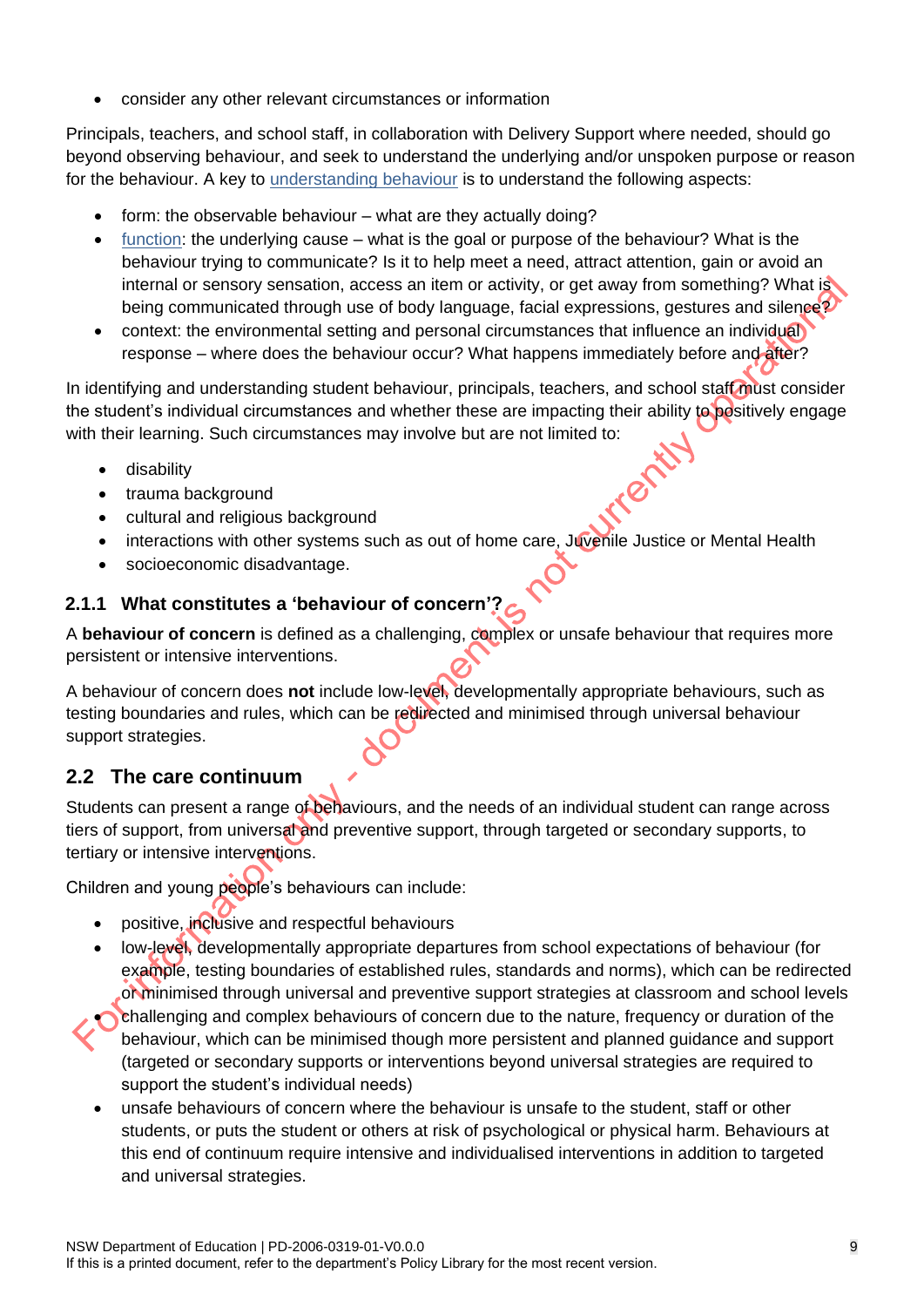Meeting the diverse wellbeing and behaviour support needs of students can be a complex and challenging task. Using the care continuum as a starting premise can help schools consistently adopt a prevention-focused approach and address the full range of student needs, including:

- Universal prevention and protection practices and strategies for promoting positive behaviours for all students – schools aim to establish and maintain safe, respectful learning environments through implementing preventive, whole-school practices and programs
- Early intervention for some students schools need to develop a range of initial responses and approaches to work with students displaying emerging, low-level behaviours of concern
- Targeted intervention for some students some students may require targeted support to encourage positive behaviours, particularly if they exhibit more complex and challenging behaviours
- Intensive and individual intervention for students with complex and challenging needs students with highly complex and challenging behaviours may need comprehensive systems of support.

Principals, teachers and school staff can access expertise and assistance as necessary to support student needs. The department, along with some external agencies, has a range of resources that school staff can access to provide further support for managing student behaviour, including support from:

- school learning and support teams
- [Delivery Support teams](https://education.nsw.gov.au/student-wellbeing/attendance-behaviour-and-engagement/behaviour-support-toolkit/support-for-leaders/support/how-do-i-access-behaviour-support) (school based and non-school based)
- **[Specialist Allied Health and Behaviour Support Provider Scheme](https://education.nsw.gov.au/teaching-and-learning/disability-learning-and-support/programs-and-services/specialist-allied-health-service-provider-scheme)**
- [Health and Safety](https://education.nsw.gov.au/inside-the-department/health-and-safety) [\(Safeguarding Kids Together\)](https://education.nsw.gov.au/inside-the-department/health-and-safety/safeguarding-kids-together)
- [professional learning](https://education.nsw.gov.au/student-wellbeing/attendance-behaviour-and-engagement/behaviour-professional-learning)

More information on the [care continuum](https://education.nsw.gov.au/student-wellbeing/attendance-behaviour-and-engagement/behaviour-support-toolkit/support-for-teachers/the-care-continuum) is available on the department website and schools can use the Applying the Care Continuum resource to consider how to apply it.

## <span id="page-9-0"></span>**2.3 Actions and strategies to support or manage behaviours of concern**

Principals and school staff should decide on the appropriate further actions, in proportion to the student's behaviour of concern and the student's individual needs and circumstances. This can include drawing in support from experts internal and external to the department.

The School Behaviour Support and Management Plan should incorporate strategies and practices to support or manage behaviours of concern. Information on best practices and strategies are available in the Applying the Care Continuum resource and the School Behaviour Support and Management Plan template and guidance.

# <span id="page-9-1"></span>**3 Suspension**

Principals should use preventive, whole-school strategies and practices across the care continuum to support positive behaviour (see section 2). The purpose of a suspension is to create time for the school to plan for appropriate supports to address complex and challenging student behaviour or put appropriate safety measures in place.

To comply with the Student Behaviour Policy, principals will use the least exclusionary methods in managing behaviour (see Restrictive Practices Framework). Australian and international research shows that any exclusionary methods, including school suspension, is linked to adverse impacts on student engagement and attainment.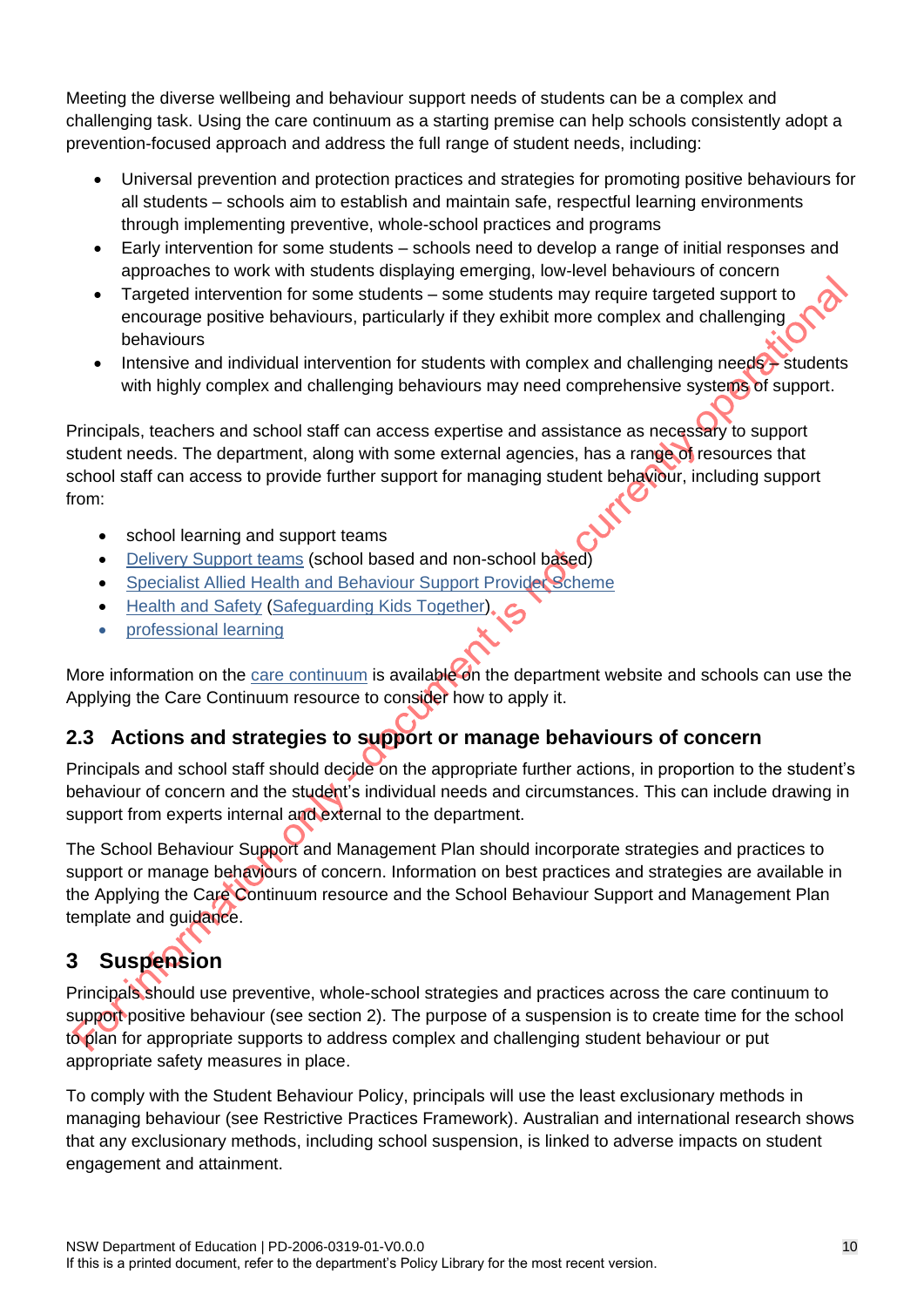If required, a principal may consider a suspension in line with the procedures outlined below. Only principals (or delegated person when absent) have the delegated authority to suspend a student from their school.<sup>3</sup>

Principals should only consider suspension after first considering all possible alternative behaviour support measures. Suspension should not be a prompt for principals to consider or obtain support for any existing and unmet student need – support for students' needs should be provided well before considering suspension as an action.

Principals should only use suspension under certain circumstances (see the grounds for suspension at section 3.3). Suspension should not be issued for the sole purpose of punishing the student displaying the behaviour of concern, nor should it be used solely as a strategy to signal to the student, parents or carers, or other students that the behaviour of concern is not accepted by the school.

Subject to safety considerations, it is a priority to have the student back at school and engaged in learning as soon as possible. However, suspension can be a critical safeguard if student behaviour poses a risk to the safety, health and wellbeing of others.

Use the Behaviour Management Flowcharts for a structured overview and to facilitate decision-making under this section.

### <span id="page-10-0"></span>**3.1 Considering suspension as an action**

Suspension is an extremely serious action and principals should only consider suspension when all other behaviour support options have been appropriately implemented and given time to be effective but have not been successful in resolving behaviours of concern.

When deciding if suspension is an appropriate and proportionate action, principals need to consider a range of factors, including, but not limited to those set out in Table 1.

| <b>Factor to consider</b>   | <b>Elements</b>                                                                                                                                                                                                                                                                                                                                                                                                                                                                                                                                                                                                                                                                                                           |
|-----------------------------|---------------------------------------------------------------------------------------------------------------------------------------------------------------------------------------------------------------------------------------------------------------------------------------------------------------------------------------------------------------------------------------------------------------------------------------------------------------------------------------------------------------------------------------------------------------------------------------------------------------------------------------------------------------------------------------------------------------------------|
| The behaviour of<br>concern | the nature of the behaviour for which suspension is being considered,<br>$\bullet$<br>including but not limited to:<br>whether it is developmentally appropriate<br>$\circ$<br>○ the context or circumstances in which the behaviour occurred<br>functional analysis of the behaviour (what is the behaviour's purpose?<br>What is driving the behaviour? What is the behaviour of concern trying to<br>achieve for the student?)<br>whether it meets the grounds for suspension (see section 3.3)<br>whether a valid formal caution has been issued to the student for the<br>behaviour of concern (see section 3.2)<br>any previous incidents or interventions to address prior behaviour/s of<br>$\bullet$<br>concern. |
| <b>The student</b>          | the student's educational and safety needs<br>$\bullet$<br>the student's individual circumstances, including but not limited to:<br>disability and any reasonable adjustments already in place or required to<br>$\circ$<br>be implemented in line with the Disability Standards for Education before<br>deciding to suspend (see Inclusive Education Policy for students with<br>disability and Legal Issues Bulletin - Disability Discrimination)<br>trauma background<br>O                                                                                                                                                                                                                                             |

Table 1: Factors to consider when considering a suspension

 $\overline{a}$ <sup>3</sup> Under s35(3) of the Education Act 1990 (NSW), the Secretary, Department of Education, may suspend any child from a government school.

NSW Department of Education | PD-2006-0319-01-V0.0.0

If this is a printed document, refer to the department's Policy Library for the most recent version.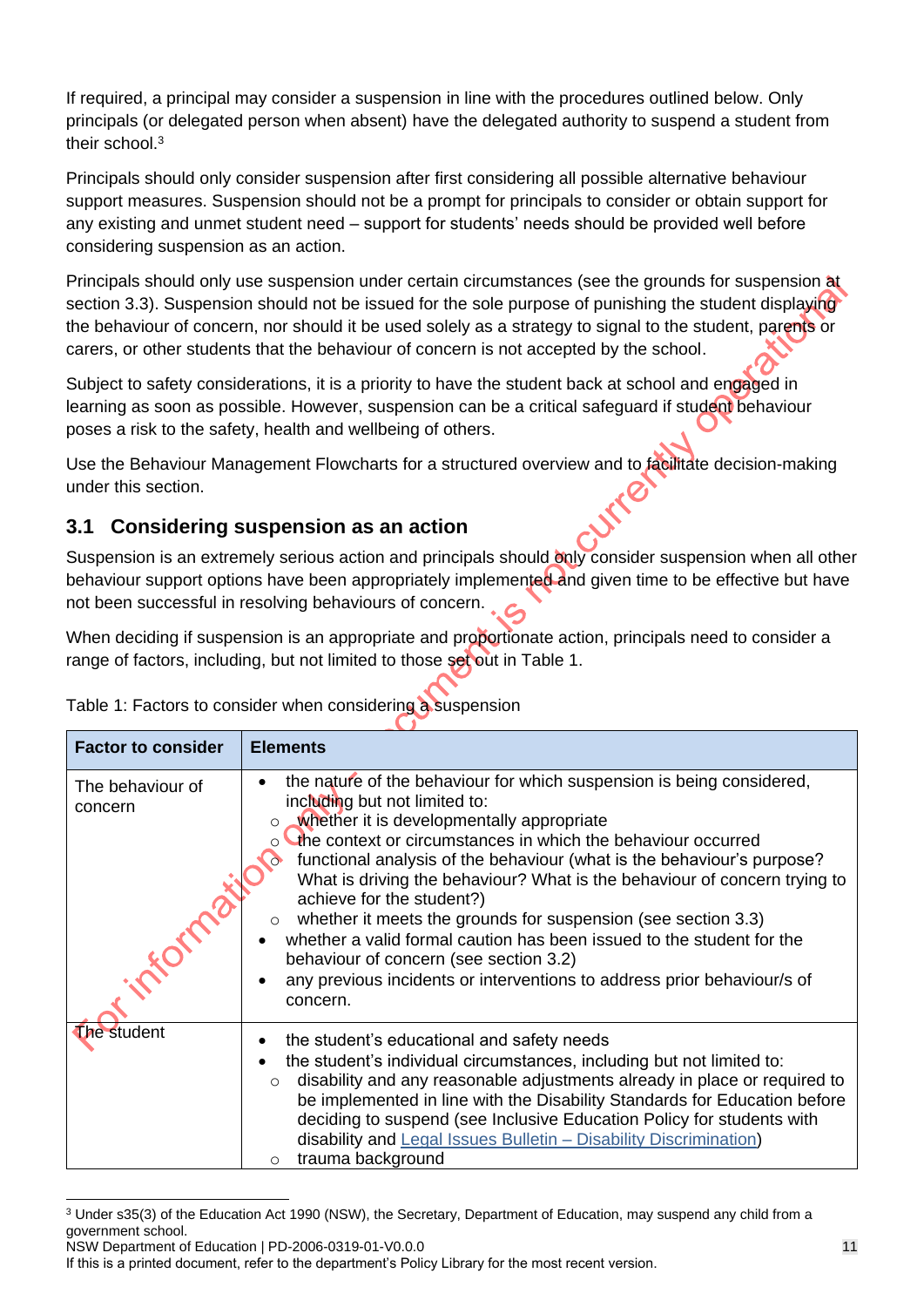|                                          | cultural and linguistic background<br>$\circ$<br>interactions with out of home care<br>$\Omega$<br>socioeconomic disadvantage<br>$\circ$<br>the potential impact on the student's learning and wellbeing, or that of<br>other students around them<br>whether the student has been suspended before, and the circumstances<br>$\bullet$<br>of that prior suspension<br>any child protection issues or considerations (see Child Protection Policy:<br>Responding to and reporting students at risk of harm). |
|------------------------------------------|--------------------------------------------------------------------------------------------------------------------------------------------------------------------------------------------------------------------------------------------------------------------------------------------------------------------------------------------------------------------------------------------------------------------------------------------------------------------------------------------------------------|
| Additional principal<br>responsibilities | ensuring the early involvement of appropriate support personnel available<br>within the school system and externally<br>considering whether the principal's intended action is proportionate to the<br>$\bullet$<br>behaviour of concern<br>embedding procedural fairness and inclusive education principles.                                                                                                                                                                                                |

If, after considering all factors in Table 1, a principal determines that a suspension is appropriate, the principal must also consider:

- the student's wellbeing, risk and potential vulnerability before implementing a suspension
- the timeframe of the suspension (see section 3.4)
- where feasible, whether students may continue to attend alternate programs while on suspension (see section 3.5.6).

## <span id="page-11-0"></span>**3.2 Providing a formal caution to suspend**

Principals should provide a student and their parents or carers with a formal caution to suspend for a particular behaviour of concern before proceeding with a suspension. In limited circumstances, the principal may determine that a student should be suspended without issuing a formal caution to suspend because there are immediate health or safety concerns for students or staff that cannot be otherwise mitigated.

The purpose of the formal caution to suspend is to provide a circuit breaker for the student to understand the impact of their behaviour/s of concern and engage them with positive behaviour supports. It is critical that this time is used by the school to implement any further supports or reasonable adjustments needed by the student. This may involve seeking assistance from external specialists or Delivery Support to provide further adjustments and tailor positive behaviour supports to engage the student with their learning.

Before issuing the formal caution, principals must attempt to call the student's parent or carer to inform them of the formal caution and encourage partnership in the process of engaging supports for their child's learning.

In line with procedural fairness principles, a formal caution must:

• be in writing (for example, a letter or email). A template for a formal caution to suspend is available on the department website

- detail the behaviour/s of concern
- provide clear behavioural expectations for the student
- advise the expiry date for the formal caution
- be provided to the student and their parents or carers
- provide parents and carers the opportunity to meet with the school, principal and relevant services to respond to the caution and discuss how to better support the student in their behaviour. The meeting may be face-to-face, online, or over the phone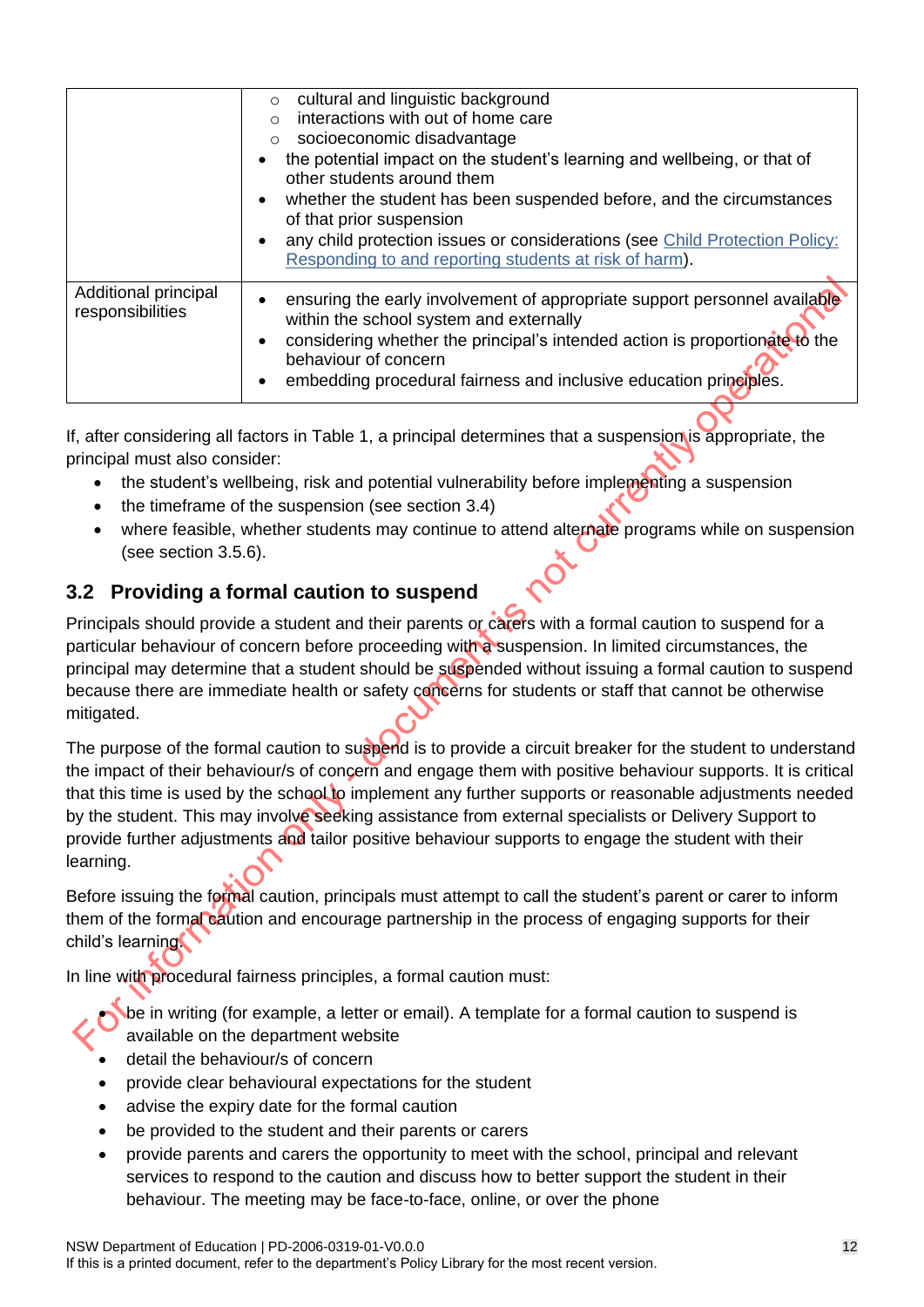- advise that the student and parent or carer has the right to a support person in any meeting with the school
- be documented on the department's in-house data system or approved third party system.

Students issued with a formal caution to suspend will not automatically proceed to suspension, even if the behaviour of concern continues. Principals have the discretion to decide the appropriate next steps on a case-by-case assessment, including whether it remains appropriate to proceed to a suspension. Principals should consider the whole context of the student and the behaviour identified in the formal caution when determining next steps.

If a student attends more than one learning environment or has a shared enrolment, the principal issuing the formal caution must advise the principal of the other setting of the formal caution and the issues that led to the decision to issue the formal caution as soon as possible.

Students issued with a formal caution to suspend should not be marked as suspended.

#### <span id="page-12-0"></span>**3.2.1 Validity and timeframe of a formal caution**

A formal caution is valid for up to 50 school days from the date the caution is issued. This timeframe allows the principal, school learning and support team, student, parents and carers, and any other support persons and services to:

- meet to discuss the behaviour/s of concern, the interventions already in place and further actions to support the student. Principals must document any formal meetings and any agreed actions
- put in place further strategies and access supports where appropriate
- review or co-develop individual student support planning. Guidance on behaviour support planning and optional templates are available on the [Behaviour Support Toolkit](https://education.nsw.gov.au/student-wellbeing/attendance-behaviour-and-engagement/behaviour-support-toolkit/support-for-teachers/the-care-continuum)
- support the student to take steps to resolve their behaviour

A formal caution is only valid within the same calendar year and cannot be carried over into the next calendar year, unless agreed with a Director, Educational Leadership.

Principals may only issue one formal caution to a student at a time. However, if a student displays a new or different behaviour/s of concern during the 50 school days, the original caution should be replaced and a new caution that includes all of the behaviour/s of concern be issued.

Timeframes for the validity of the formal caution will be calculated as 50 school days from the date the most recent caution is issued. No extension is available beyond the 50 school days.

## <span id="page-12-1"></span>**3.3 Grounds for suspension**

Principals may use suspension as a behaviour management response if they believe, in line with the factors outlined in section 3.1, that a student's behaviour/s of concern:

• causes **actual harm** to any person; or

• poses an **unacceptable risk to health and safety, and/or the wellbeing** of any person. <sup>4</sup>

 <sup>4</sup> This may include circumstances where:

<sup>•</sup> a student's continuing, consistent and unproductive behaviour results in a detrimental impact on the educational interests of other students to such an extent that poses an unacceptable risk to another student's wellbeing; or

<sup>•</sup> behaviour causes damage to or the destruction of property to such an extent that it poses an unacceptable risk to health and safety;

and all possible interventions and supports to redirect or minimise this behaviour have already been attempted.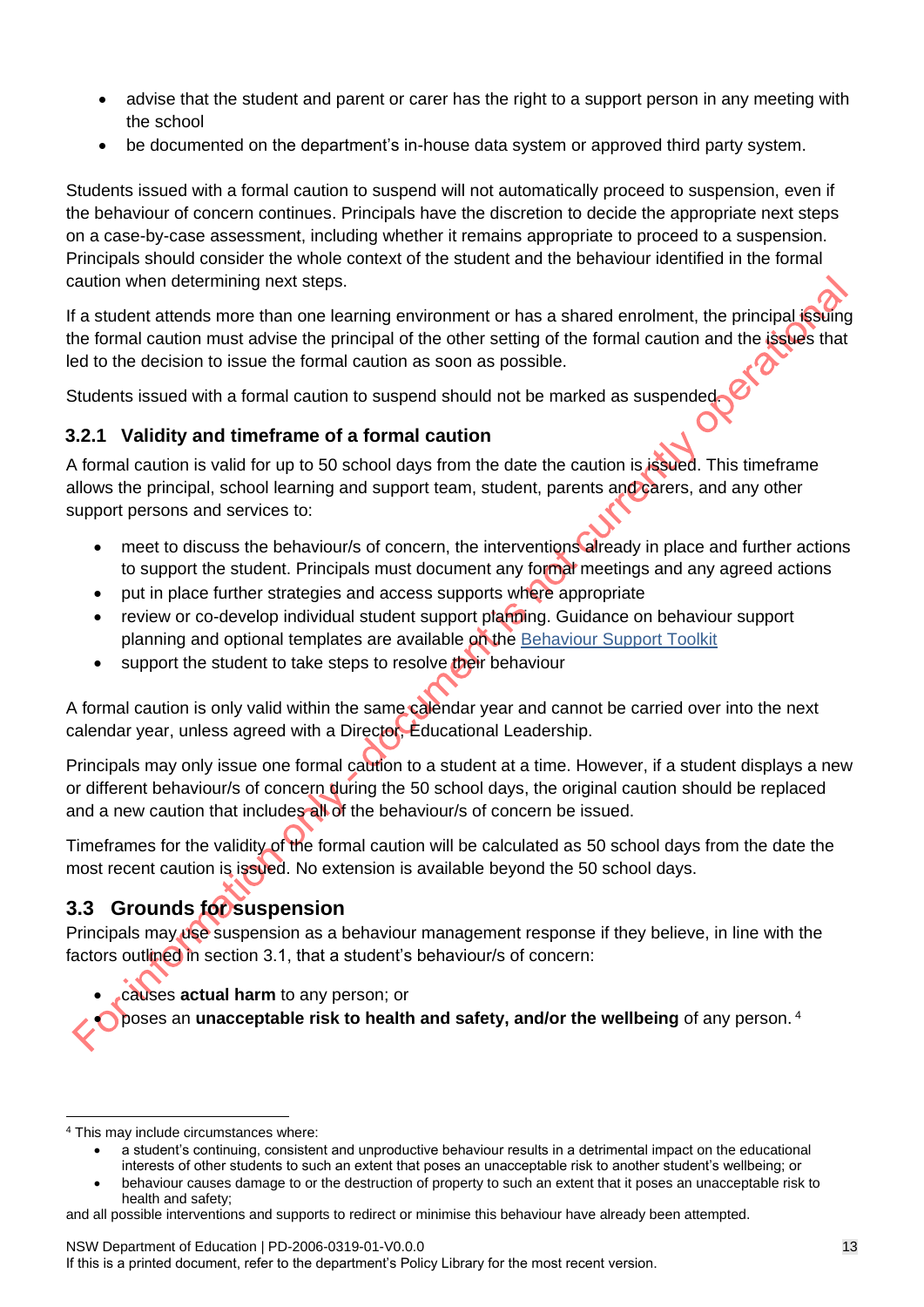Behaviours of concern could include physical violence and psychological abuse. Other examples may include:

- bullying (see Bullying of Students [Prevention and Response Policy\)](https://policies.education.nsw.gov.au/policy-library/policies/pd-2010-0415?refid=285835)
- drugs in schools (see [Drugs in Schools Policy\)](https://policies.education.nsw.gov.au/policy-library/policies/pd-2002-0040?refid=285835)
- knives in schools (see [Knives in schools Legal Bulletin\)](https://education.nsw.gov.au/about-us/rights-and-accountability/legal-issues-bulletins/bulletin-22-possession-of-knives).

# <span id="page-13-0"></span>**3.4 Timeframes for suspension**

#### <span id="page-13-1"></span>**3.4.1 Maximum consecutive school days for a suspension**

Principals must determine the appropriate number of school days for a suspension. Principals will not automatically give the maximum number of days for any suspension, which are:

- for students in Kindergarten to Year 2, the maximum number of consecutive school days for a suspension is five school days
- for students in Year 3 to Year 12, the maximum number of consecutive school days for a suspension is 10 school days.

If the maximum number of consecutive school days are insufficient to implement appropriate supports for the student or to put in appropriate safety measures, the principal:

- must refer the matter to the Director, Educational Leadership who will support the school to consider a range of measures to resolve the issues
- may seek to extend the suspension for a maximum of five additional school days, to be approved by the Director, Educational Leadership (see section 3.5.4). The Director, Educational Leadership should use the Suspension Extension Request Checklist to guide their decision on the extension request.

Principals cannot impose on an individual student:

- two consecutive suspensions (i.e. where the student has not had the opportunity to return to school in the meantime)
- more than three suspensions per calendar year without the approval of the Director, Educational Leadership
- a suspension to carry over from one calendar year to the next.

After three suspensions involving an individual student within a calendar year:

- principals will need to consider other strategies to re-engage the student in learning. Principals can obtain further support from their local Delivery Support team
- where appropriate, principals should consult or seek advice from school counselling staff
- **principals will need to provide the Delivery Support team and/or the Director, Educational**
- Leadership any individual student support planning documentation, risk management plans, Personalised Learning Plans, completed Suspension Checklist, return to school meeting plans, and any other documents used in the suspension process
	- Directors, Educational Leadership will review the school's processes and the supports given to the student, and collaborate with the principal, school learning and support team, and the Delivery Support team to determine alternate strategies to re-engage the student in learning.

## <span id="page-13-2"></span>**3.4.2 Maximum days of suspension across a calendar year**

NSW Department of Education | PD-2006-0319-01-V0.0.0 If this is a printed document, refer to the department's Policy Library for the most recent version. In addition to the above requirements on consecutive school days for a suspension, there are restrictions on the total number of school days that a student can be suspended for in a calendar year: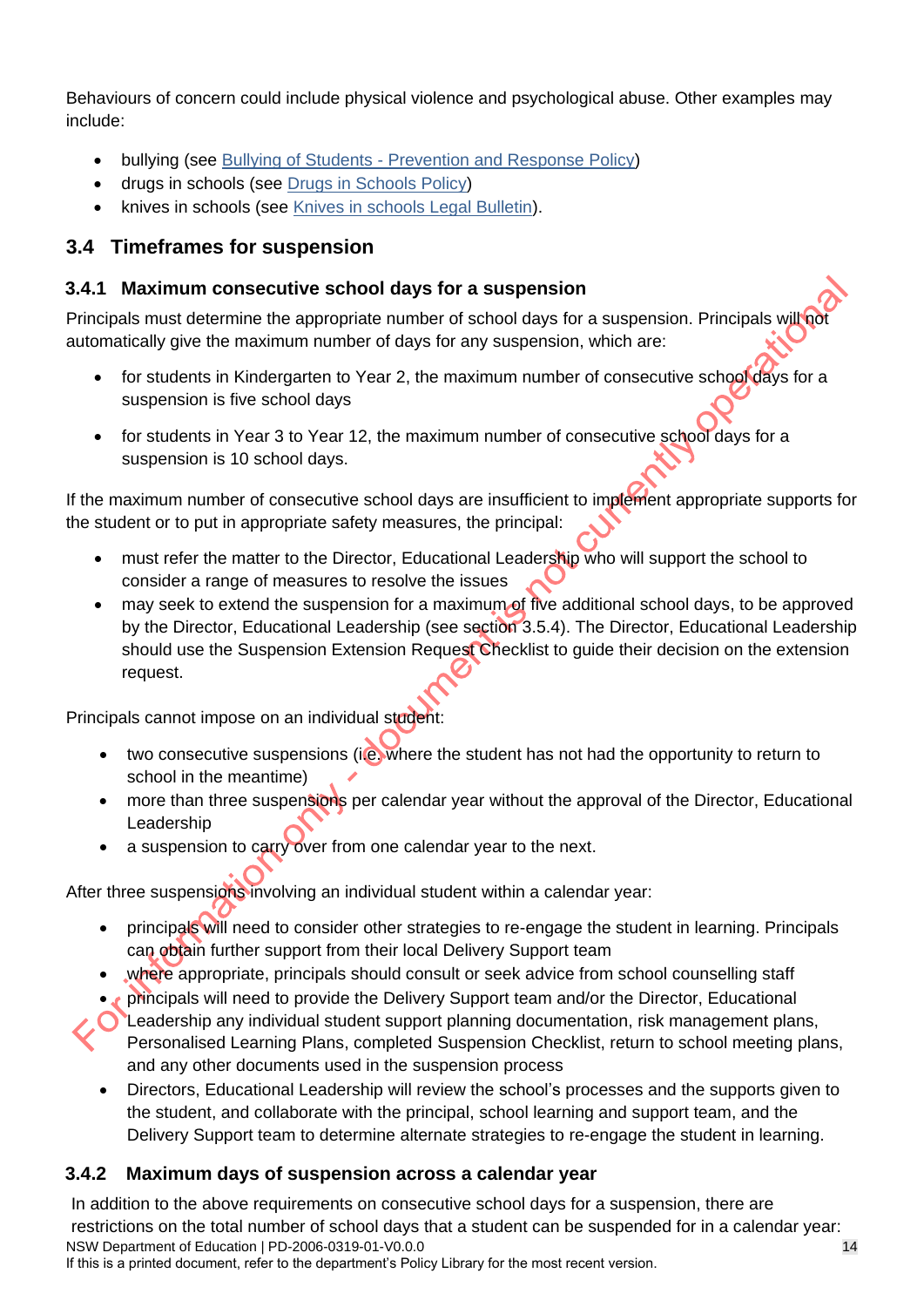- For students in Kindergarten to Year 2, the maximum number of school days in total for a calendar year, for any number of suspensions and extensions, is 30 school days.
- For students in Year 3 to Year 12, the maximum number of school days in total for a calendar year, for any number of suspensions and extensions, is 45 school days.

If a principal needs to impose more than the maximum days of suspension across a calendar year, they can request that their Director, Educational Leadership approve this action. The approval must be confirmed in writing by the Director, Educational Leadership after consultation with the Director, Delivery Support.<br>
3.5 Proceeding with a suspension of the Mathematical decides to proceed with a suspension, they will.<br>
• Support.

#### <span id="page-14-0"></span>**3.5 Proceeding with a suspension**

If a principal decides to proceed with a suspension, they will:

- notify the relevant people (section 3.5.1)
- provide the student and parents or carers the opportunity to meet with the school, principal and/or relevant services to respond to the decision and discuss how to better support the student in their behaviour. The meeting may be face-to-face, online, or over the phone. Principals must document any formal meetings and agreed actions
- advise that the student and parent or carer has the right to a support person in any meeting with the school
- record the suspension on the department's in-house data system within 24 hours of notifying relevant people, including where schools use a third-party system to manage student behaviour
- complete the Suspension Checklist as soon as possible (recommended)
- consider that the suspension will be at home (section 3.1)
- ensure that attendance is correctly marked for the student for the duration of the suspension
- complete or revise existing individual student support planning, in partnership with the student, school learning and support staff, parents and carers, and other persons providing support. This should incorporate a plan for the student returning to school (see section 3.5.2) and following their return, to ensure the suspension is resolved successfully (see section 3.5.5)
- share a completed copy of individual student support planning with the student and parent or carer, or other relevant people
- ensure all documentation is retained on file at the school and made available to the Director, Educational Leadership on request.

Teachers, with support from learning and support staff and using the [Learning From Home](https://education.nsw.gov.au/teaching-and-learning/learning-from-home) resources, will arrange for the student to have an at-home learning program that covers the suspension period.

#### <span id="page-14-1"></span>**3.5.1 Notifying the relevant people of the suspension**

Once the principal has formalised the details of the suspension, within 24 hours they must notify:

• the student, verbally where appropriate

 $\bigcup$  parents and/or carers. It is at the principal's discretion to decide

- $\circ$  whether a verbal, written, or both verbal and written notification is appropriate
- $\circ$  for written notifications, how the notification is delivered (email, express post, or printed and given to the parent and/or carer directly in person)
- $\circ$  for verbal notifications, the principal should keep a file note of the conversation for best record keeping practices
- Directors, Educational Leadership verbally and/or in writing as soon as possible.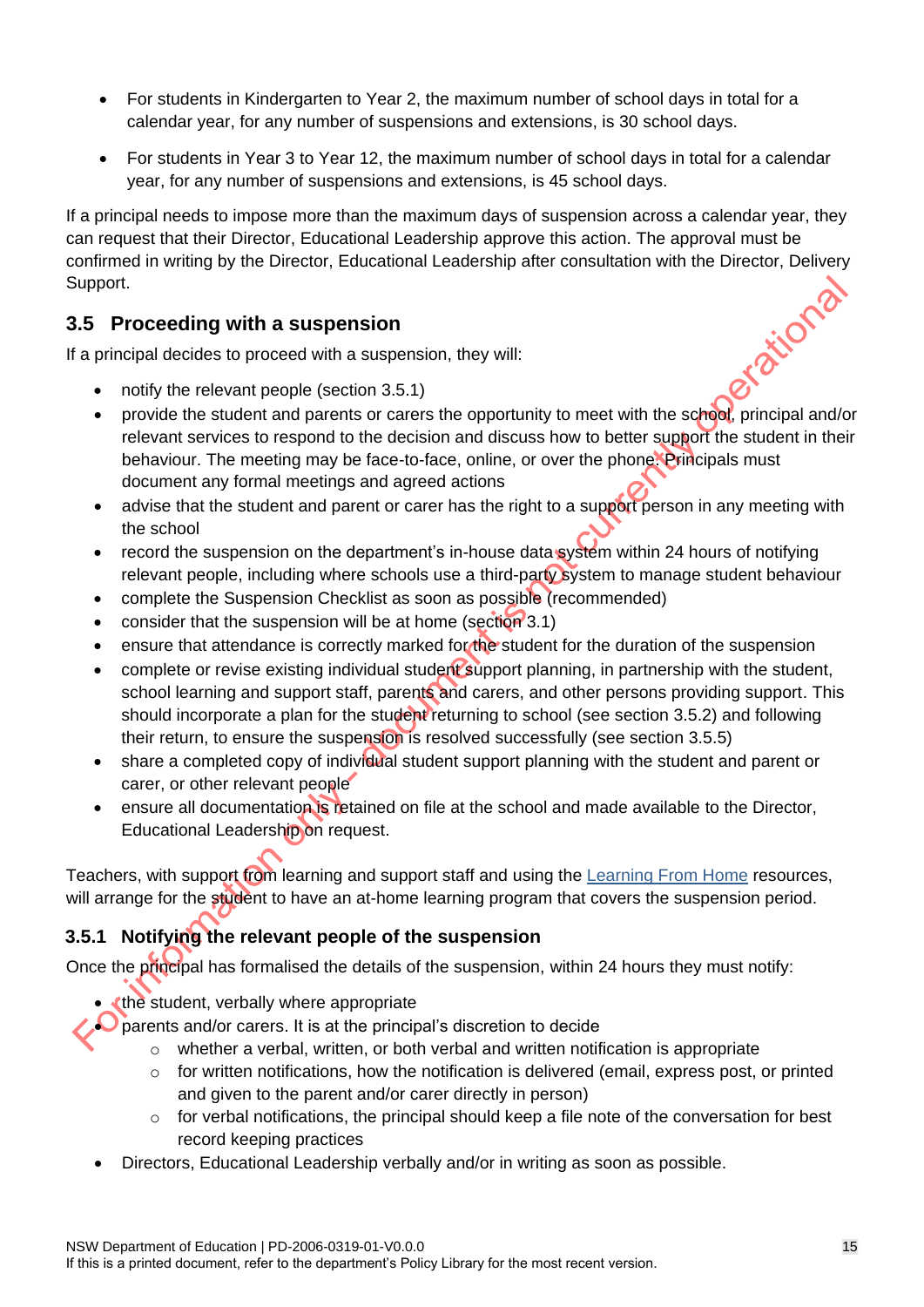Where possible and with student, parent or carer permission, principals should consider advising external services with which the student already has contact, including but not limited to psychologists, paediatricians, the Child and Adolescent Mental Health Service, and Outside School Hours Care providers.

The suspension cannot begin until the principal has taken all reasonable steps to ensure that the sufficient notification is delivered to the parent or carer.

Principals can use the notification of a suspension template for written notifications. The notification for all suspensions must include:

- the ground/s and any specific reasons for the suspension
- the timeframe of the suspension, including the duration, start and end dates, or any other details
- a learning program
- the clear expectation that the student will continue a learning program while suspended
- contact details of a nominated person from the school
- information for students and parents and carers on accessing support services, where relevant
- the importance of parents' and carers' involvement with the student and school in resolving the suspension
- parent and carer information, which includes information concerning appeal rights and processes and an appeal template.
- the clear expectation that the student should not be on school grounds without the principal's prior permission
- the school will not have duty of care for the student as the suspension is occurring at home, the parent or carer will be responsible for their child's care and safety.

The principal cannot release the student from school before the end of the school day, without having notified the parents and/or carers and reached agreement about arrangements for collecting the student from school. Until the arrangements are made, principals must ensure adequate supervision is provided for the student at school. When a student has special transport arrangements, the school must notify the transport provider of the suspension, following notification to the parents or carers.

## <span id="page-15-0"></span>**3.5.2 Plan for return to school (including 'return to school planning meeting')**

In all cases of suspension, it is important to consider the student's transition back into school and plans to minimise any further disruption to their learning and the learning of others

Principals must return the student to school on or before the concluding date of the suspension.

In planning for the student's return to school on or before the concluding suspension date, the following must occur as soon as possible after notifying the relevant people of the suspension and before the student's return to school:

- a 'return to school planning meeting' to plan the student's re-engagement with learning at school:
	- may be held face-to-face, online, over the phone, or via alternative communication
	- may include the following attendees principal or delegate, student, parent/carer or other support person nominated by the student (for example, an advocate or a local or regional AECG support person), other support person for the parent/carer, school counsellor or psychologist, learning and support staff, and any other relevant persons involved in the student's wellbeing and support
	- $\circ$  must have outcomes documented from individual student support planning
	- $\circ$  must have a record of the meeting occurring. File notes of the meeting should be kept in school files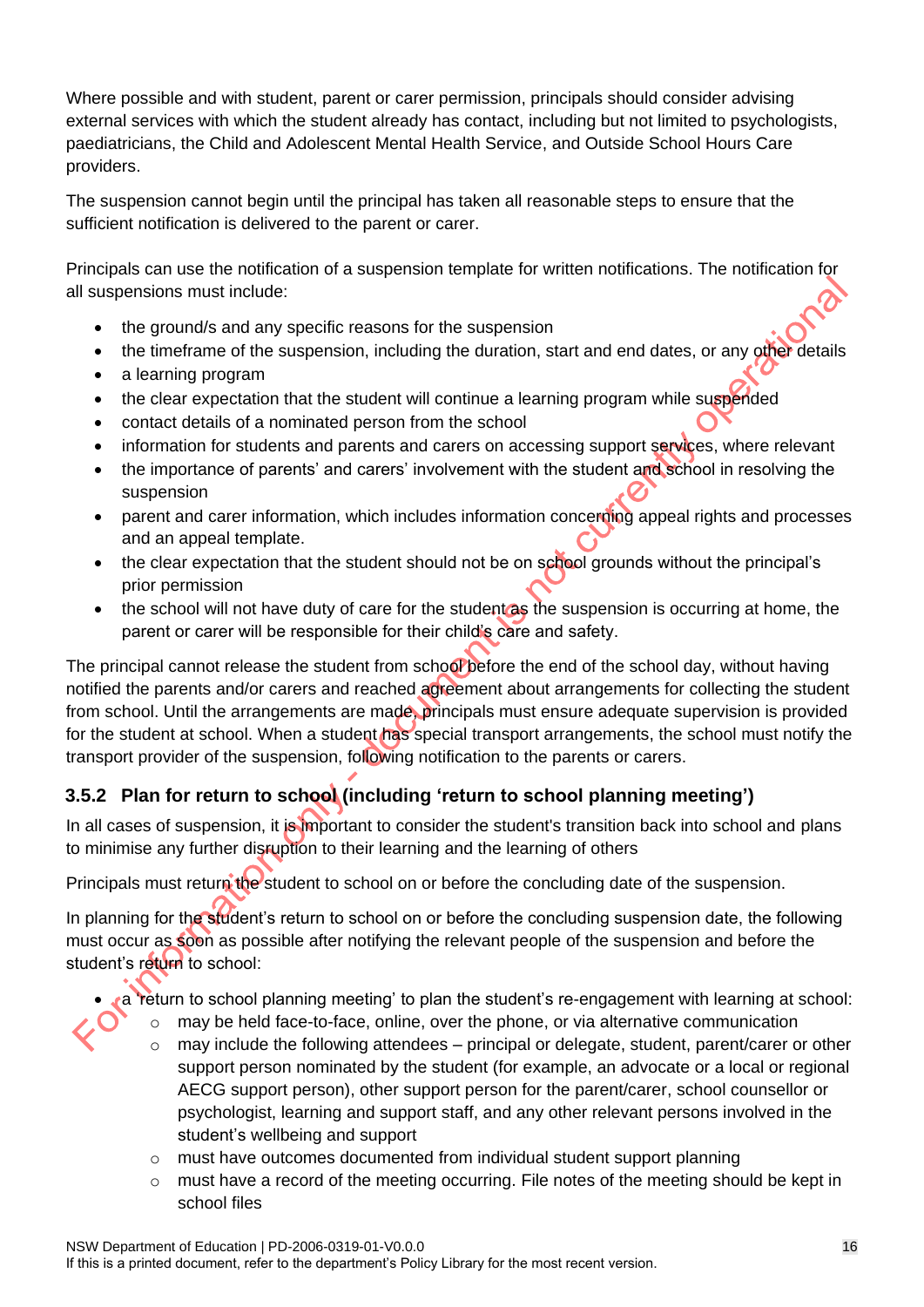- principals should consider supports to address the underlying function of the student's behaviour as part of the planning for their return
- principals, with support from the school learning and support team, should undertake a risk assessment and develop strategies to minimise and manage the risks the student may pose to themselves, students, staff, or other persons, and incorporate these into individual student support planning
- principals should consider the possible or ongoing involvement of the learning and support team, school counselling staff, and/or Delivery Support team
- principals should consider contacting their Delivery Support team as needed to develop strategies to safely return the student to school. Please see the Return from Suspension resources for more guidance on returning a student from suspension.

The school must continue to engage with relevant internal and external services and staff before and during a suspension to ensure the suspension is resolved successfully and in a timely manner. For example, schools should engage with:

- Aboriginal Education Officer, the department's [Aboriginal Education Team,](https://education.nsw.gov.au/teaching-and-learning/aec/aboriginal-education-support-teams/aboriginal-education-teams-across-principal-network-offices) Aboriginal medical services, Aboriginal organisations that support and celebrate a culturally sensitive and safe environment for Aboriginal students to feel a strong sense of belonging, and any other external agencies that support student engagement and wellbeing
- relevant personnel when supporting a student in out of home care, such as the Department of Communities and Justice
- relevant personnel when supporting a student with disability and/or participants in the National Disability Insurance Scheme (NDIS), such as learning and support teacher or team, assistant principal learning and support, transition support teachers, school learning support officers, and school counsellors or psychologists.

More guidance on returning a student from suspension is available in the Return from Suspension resources.

## <span id="page-16-0"></span>**3.5.3 During a suspension**

Suspension should not preclude a student from their learning. The school must attempt to check in with the student, parent or carer regularly during the suspension period to ensure continuity of learning and wellbeing. The nominated person identified in the notification of the suspension should:

- confirm that continuity of learning provisions and learning support appropriate for the individual needs of the student have been established
- check on the student's wellbeing and progress with studies and arrange for more work to be provided as needed
- initiate conversations regarding the student's return to school, including the return to school planning meeting.

# <span id="page-16-1"></span>**3.5.4 Extension of time for any suspension**

If there is insufficient time to implement supports for the student or safety risks cannot be addressed within the maximum consecutive school days for a suspension under section 3.4.1, the principal may request for the Director, Educational Leadership to extend the suspension for up to five additional school days. The requirements in section 3.4 on maximum days of suspension must be met.

The principal should email the Director, Educational Leadership as soon as it becomes clear that the suspension period is not long enough to implement the necessary supports to mitigate the safety risks. The email must: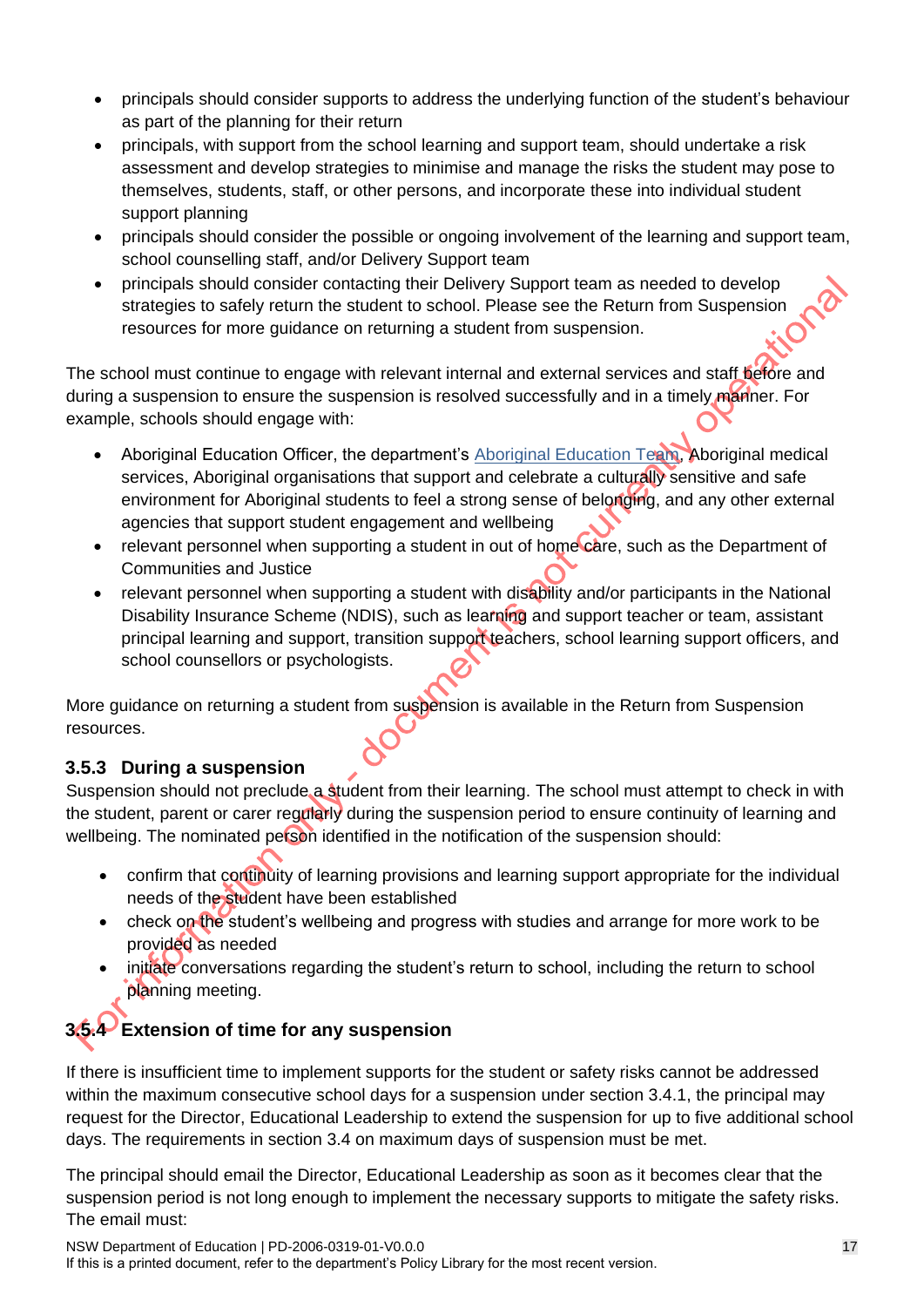- advise the number of additional days requested
- provide the reason/s for the request and what the additional time will be used for
- where applicable, advise of any suggested revisions to the supports in place for the student
- where applicable, advise of any further recommendations from specialists or Delivery Support

The Director, Educational Leadership has the discretion to approve or decline the principal's request in part or in full. The director should:

- consider the principal's request as soon as possible and before the end of the initial suspension period
- use the Suspension Extension Request Checklist to guide their decision on the extension request
- email the principal with their decision
- advise the number of additional days approved
- provide any reason/s for their decision if the request is rejected in part or in full
- remind the principal to notify the parents or carers immediately.

If the Director, Educational Leadership approves an extension of time, the principal must record this in the department's in-house data system as soon as possible or ensure that such recordings in a compliant third-party behaviour management system are regularly and accurately transferred to the department's in-house data system and notify the parents or carers:

- as soon as possible and before the end of the initial suspension period
	- $\circ$  for verbal notifications, the principal should keep a file note of the conversation for best record keeping practices
- verbally and/or in writing. It is at the principal's discretion to decide:
	- $\circ$  whether a verbal, written, or both verbal and written notification is appropriate
	- $\circ$  for written notifications, how to deliver the written notification (email, express post, or printed and given to the parent and/or carer directly in person). Use the notification of an extension to a suspension template as a guide.
	- $\circ$  for verbal notifications, the principal should keep a file note of the conversation for best record keeping practices
- of the extension, the reason for the additional days, the number of additional days, and the new conclusion date
- of any revisions to the supports in place for the student.

If a principal seeks an extension beyond five school days, the Director, Educational Leadership must consult with the Director, Delivery Support before approving the extension and note this when completing the Suspension Extension Request Checklist.

# <span id="page-17-0"></span>**3.5.5 After the student returns to school**

After a suspension, a student may need additional supports to transition back to the school environment. The school must treat the student fairly and with dignity and make supports available to the student so that they feel known, valued and cared for.

Once a student returns to school following a suspension, teachers will:

- implement strategies from individual student support planning
- regularly review the student's progress
- attempt to re-establish the student's positive relationships with teachers, school staff and other students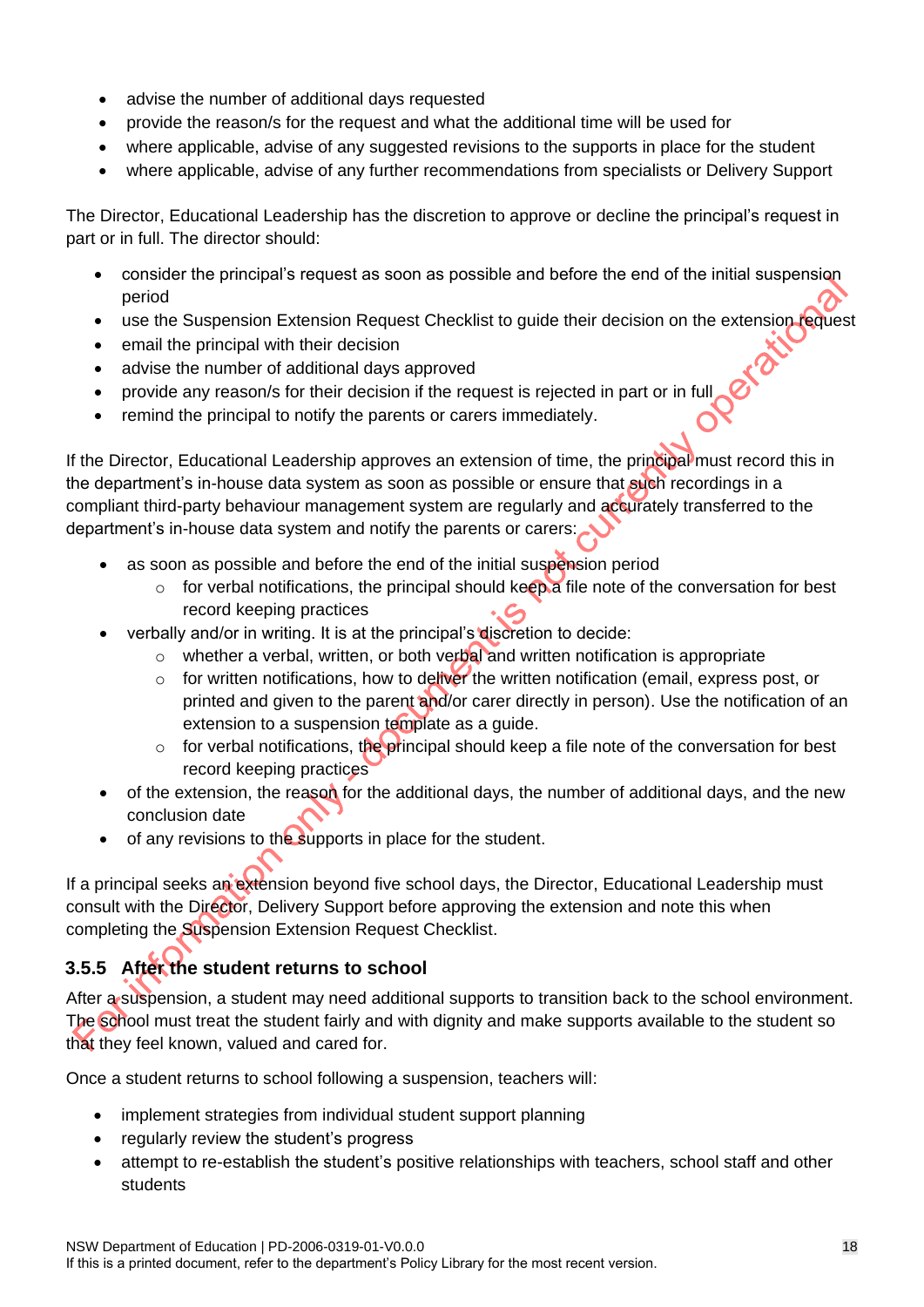• not restrict the student's access to school activities and learning, unless specifically identified in the risk management plan or in individual student support planning documentation.

More information is available in the Return from Suspension resources on the department's website.

#### <span id="page-18-0"></span>**3.5.6 Alternate programs (suspension centres, tutorial centres and behaviour schools)**

For some schools, it may be feasible for a student to attend an alternate program, as outlined below:

- **Suspension centres** provide structured programs to help students successfully return to school as soon as possible. Principals will need to decide if students placed on suspension would benefit from such a program.
- **Tutorial centres** provide an age-appropriate short-term intervention for students who have difficulty managing their behaviour in a mainstream setting. Tutorial centres/programs must be attached to a base school, which is generally a secondary school.
- **Behaviour schools** are educational settings established to provide intensive behavioural and educational support for students who have exhausted all other behaviour support provisions available to the school, and/or for whom a risk assessment indicates a behaviour school placement is appropriate. Behaviour schools will involve a shared enrolment with the home school with a view to gradually return the student back to the home school full time.

If a student is suspended from any learning environment they attend of has a shared enrolment, the principal issuing the suspension must advise the principal of the other setting of the suspension and the issues that led to the decision to suspend as soon as possible.

Suspension from one learning environment will not result in an automatic suspension from the other learning environment, including where a student who has a shared enrolment between two schools and is suspended from one of the learning environments.

For the purpose of a suspension where the student attends multiple learning environments, even if the suspension is only being served at one site, the consecutive school days of the suspension as decided under section 3.4 should be counted as covering the school days a student would ordinarily spend at both sites.

In such circumstances, the principals of both learning environments must:

- consider whether to apply the suspension across one or both settings. The decision will be based on whether the same issues or risks are present in both settings
- negotiate and finalise arrangements for the duration of the suspension
- ensure that in all cases, the suspension is only applied for the maximum number of school days across either or both learning environments. This will require coordination between the principals of the two settings, if a suspension is imposed by both settings.

# <span id="page-18-1"></span>**4 Expulsion**

Every child and young person has the right to receive an education of the highest quality. However, there may be some serious circumstances where risk management strategies and interventions, including suspensions, have not been successful in managing significant behaviours of concern, and a principal may consider expelling a student from their school.

The process to expel a student is initiated by the principal and the decision to expel must be made by both the principal and the Director, Educational Leadership.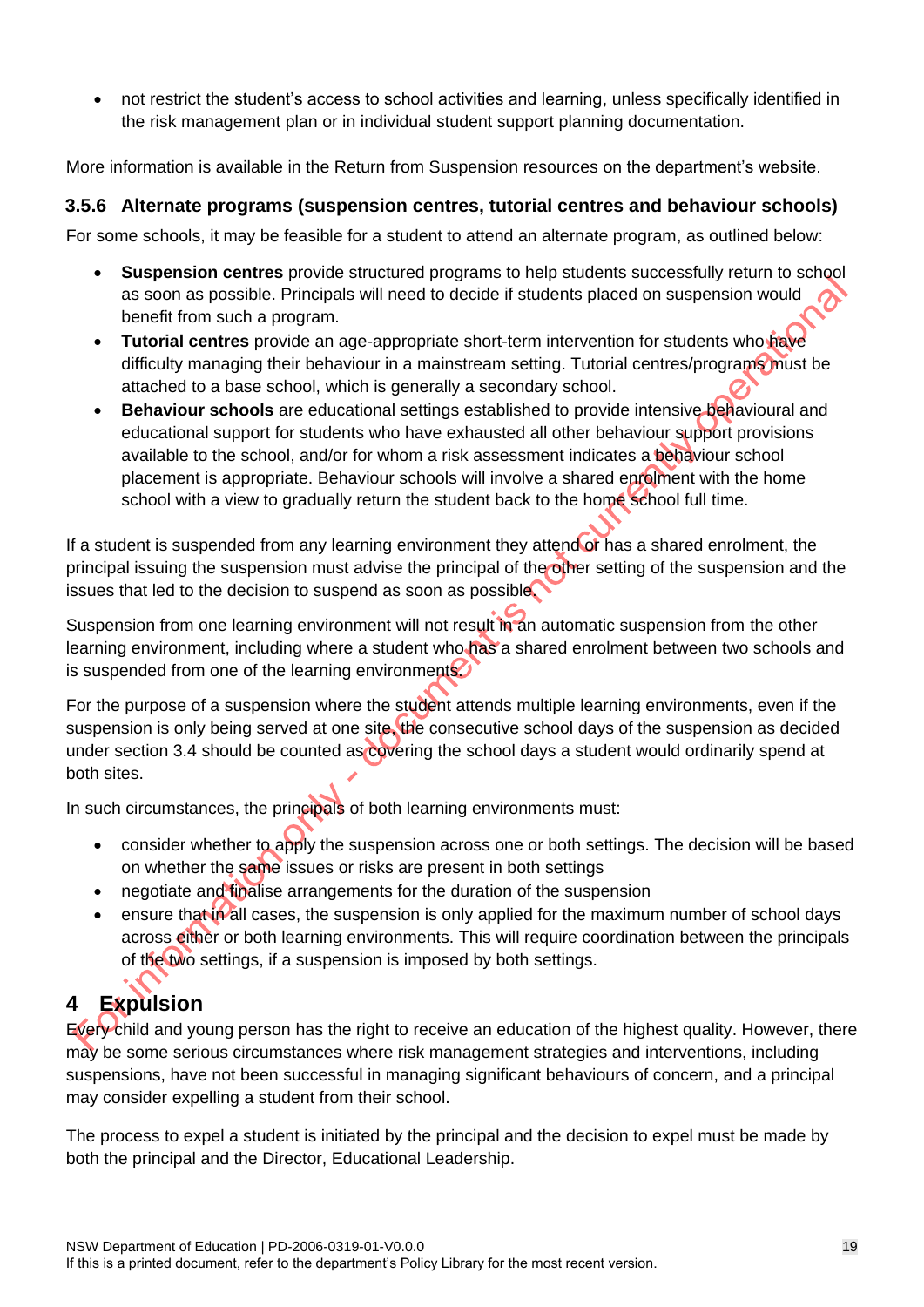The principal and their Director, Educational Leadership must co-sign a decision to expel a student.<sup>5</sup> Procedures in this section apply, irrespective of any action by another agency, including NSW Police.

## <span id="page-19-0"></span>**4.1 Considering expulsion as an action**

The decision to expel a student from school is of the utmost severity and should not be considered lightly (see section 4.2). Once a student has been expelled from school, it affects their admission to other NSW public schools. 6

For serious behaviour/s of concern, a student who has previously been suspended should not automatically proceed to an expulsion, even if the serious behaviour/s of concern continues. The principal and Director, Educational Leadership have the discretion to decide the appropriate next steps on a case-by-case assessment, including whether it remains appropriate to proceed to an expulsion. The principal and Director, Educational Leadership should consider the whole context of the student and the behaviour when determining next steps.

When considering expelling a student, the principal and Director, Educational Leadership must:

- give particular attention to procedural fairness (see section 1.3.2)
- ensure that all appropriate learning and support strategies have been developed, communicated, implemented, reviewed and documented, in partnership with the student, parent or carer, relevant school staff, and appropriate support persons
- explore all possible alternate strategies, including placing a student in alternative educational settings such as different schools, support classes, schools for specific purposes and alternative education providers
- consider the student's educational and safety needs and individual circumstances, including but not limited to
	- o disability and any reasonable adjustments already in place or required to be imposed by the [Disability Standards for Education](https://www.legislation.gov.au/Details/F2005L00767) (see Inclusive Education Policy for students with disability)
	- o trauma background, including domestic violence
	- o cultural and linguistic background
	- $\circ$  interactions with out of home care
	- o socioeconomic disadvantage
- (for serious behaviour/s of concern) consider whether previous attempts to manage or mitigate the serious behaviour/s of concern have been consistent with these procedures, including consideration of the factors outlined in section 3.1 for any suspensions issued and ensuring that complex behaviour support has been accessed through Delivery Support or other services
- initiate communications or meeting/s with the student and their parent, carer, or support person of the student's choosing, to discuss
	- $\odot$  that expulsion from the school is being considered
		- the nature of the incident/s or behaviours of concern
	- o reasons or grounds for the possible action
	- $\circ$  possible implications of proceeding with an expulsion
- ensure that all relevant documents and information are shared between the principal and Director, Educational Leadership

 <sup>5</sup> Under s35(3) of the Education Act 1990 (NSW), the Minister may, on the recommendation of the Secretary, Department of Education, expel a child of any age from a government school.

 $6$  Under s34(4) of the Education Act 1990 (NSW), the Minister may refuse the admission of a child to all or any government schools if (a) the child has been expelled from any government school, or (b) the Minister is of the opinion that there is other sufficient reason to do so.

NSW Department of Education | PD-2006-0319-01-V0.0.0 20 Under s35(5) of the Education Act 1990 (NSW), the Secretary, Department of Education may, with the consent of the student's parents, arrange for a student who has been expelled from a government school to be admitted to and attend another government school (unless the child is refused admission under section 34(4) or to participate in a program referred to in s35(4).

If this is a printed document, refer to the department's Policy Library for the most recent version.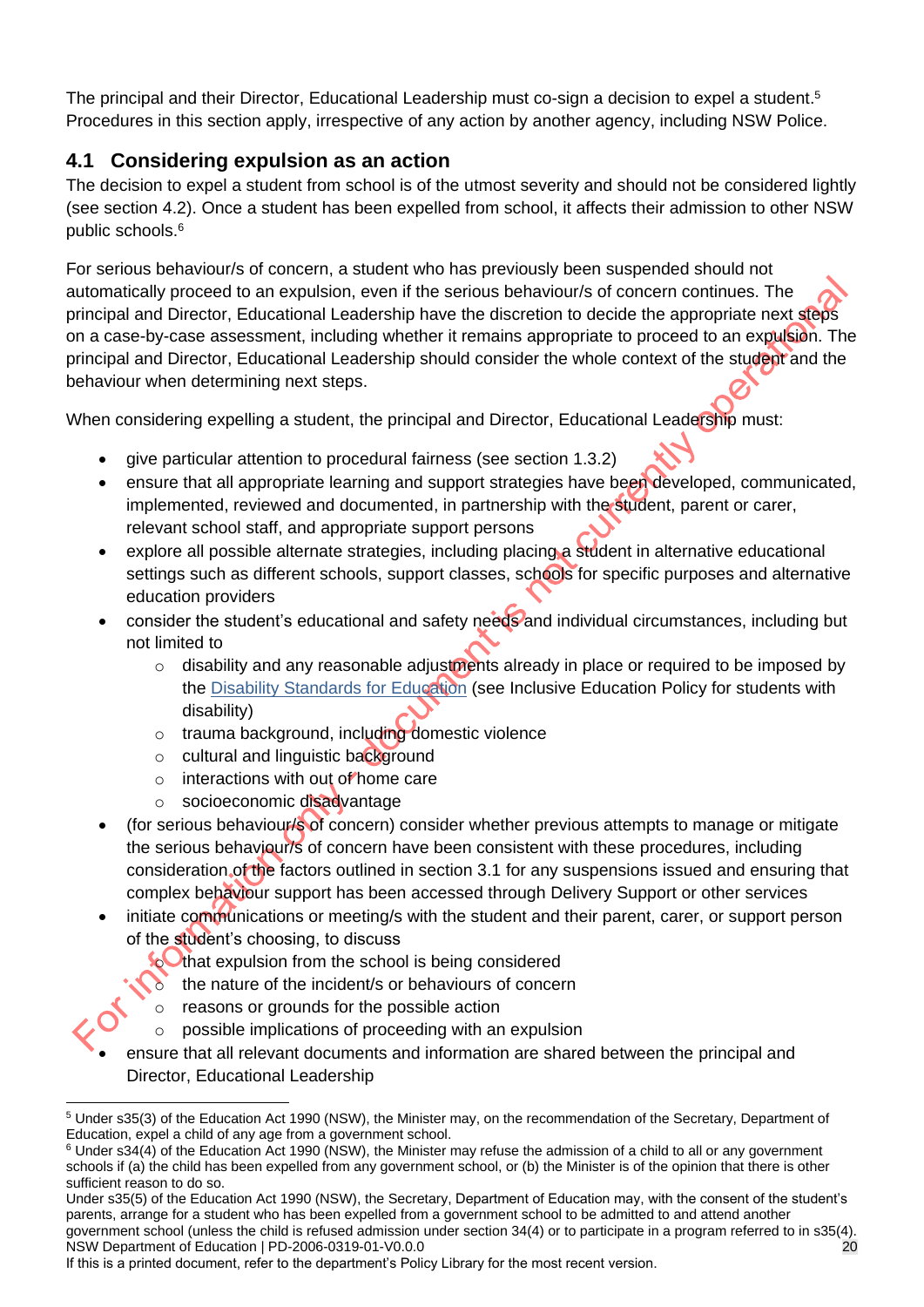• ensure that advice has been sought from school counselling staff which may be in the form of a written report with recommendations for further action.

Use of the Expulsion Checklist is recommended when considering expulsion as an action.

On the rare occasion where a risk assessment indicates the student cannot be safely accommodated at the school selected by his or her parents, a direction on enrolment under Part 5A of the [Education Act](https://legislation.nsw.gov.au/view/html/inforce/current/act-1990-008)  [1990](https://legislation.nsw.gov.au/view/html/inforce/current/act-1990-008) (NSW) may also be an option. The information on [risk management](https://education.nsw.gov.au/inside-the-department/health-and-safety/risk-management/procedures-and-tools) on the department's website and the [Work Health and Safety](https://policies.education.nsw.gov.au/policy-library/policies/work-health-and-safety-whs-policy) (WHS) Policy and associated documents provide guidance in these tiona circumstances.

## <span id="page-20-0"></span>**4.2 Grounds for expulsion**

There are two grounds on which to expel a student from a particular school:

- serious behaviour/s of concern where risk management strategies and interventions, including suspensions, have not been successful
- (only for students over 17 years of age) unsatisfactory participation in learning, where:
	- $\circ$  a student has received an 'N' determination from the principal for not satisfactorily completing a number of courses; and
	- $\circ$  the unsatisfactory participation in learning is impacting on the good order of the school and learning of other students.

A principal and Director, Educational Leadership may only expel a student for unsatisfactory participation in learning where a student has received an 'N' determination if the following have occurred:

- the student has already been given a written warning from the school before receiving an 'N' determination
- following the written warning, the student has been given the opportunity and time to complete the course requirements
- the student has been given a formal written notice of potential expulsion from the school
- following the written caution, the student has been given the opportunity and time to complete the course requirements.

## <span id="page-20-1"></span>**4.3 Providing a notice of potential expulsion**

If a principal and Director, Educational Leadership are considering expelling a student, the principal must:

- issue a written notice of potential expulsion to the student and their parent, carer, or support person following the initial communications or meetings (see section 4.1) with the student and their parent, carer, or support person of the student's choosing. Use of the notice of potential expulsion template is recommended.
- the notice must:
	- $\circ$  notify the student and parent or carer that the principal and Director, Educational Leadership are considering expelling the student
	- $\circ$  be in writing (for example, letter or email)
	- o detail the behaviour/s of concern or reason for the principal's approach
	- o provide the parent, carer, or support person the opportunity to formally meet with the principal and relevant support services
	- $\circ$  advise that the student and parent or carer has the right to a support person in any meeting with the school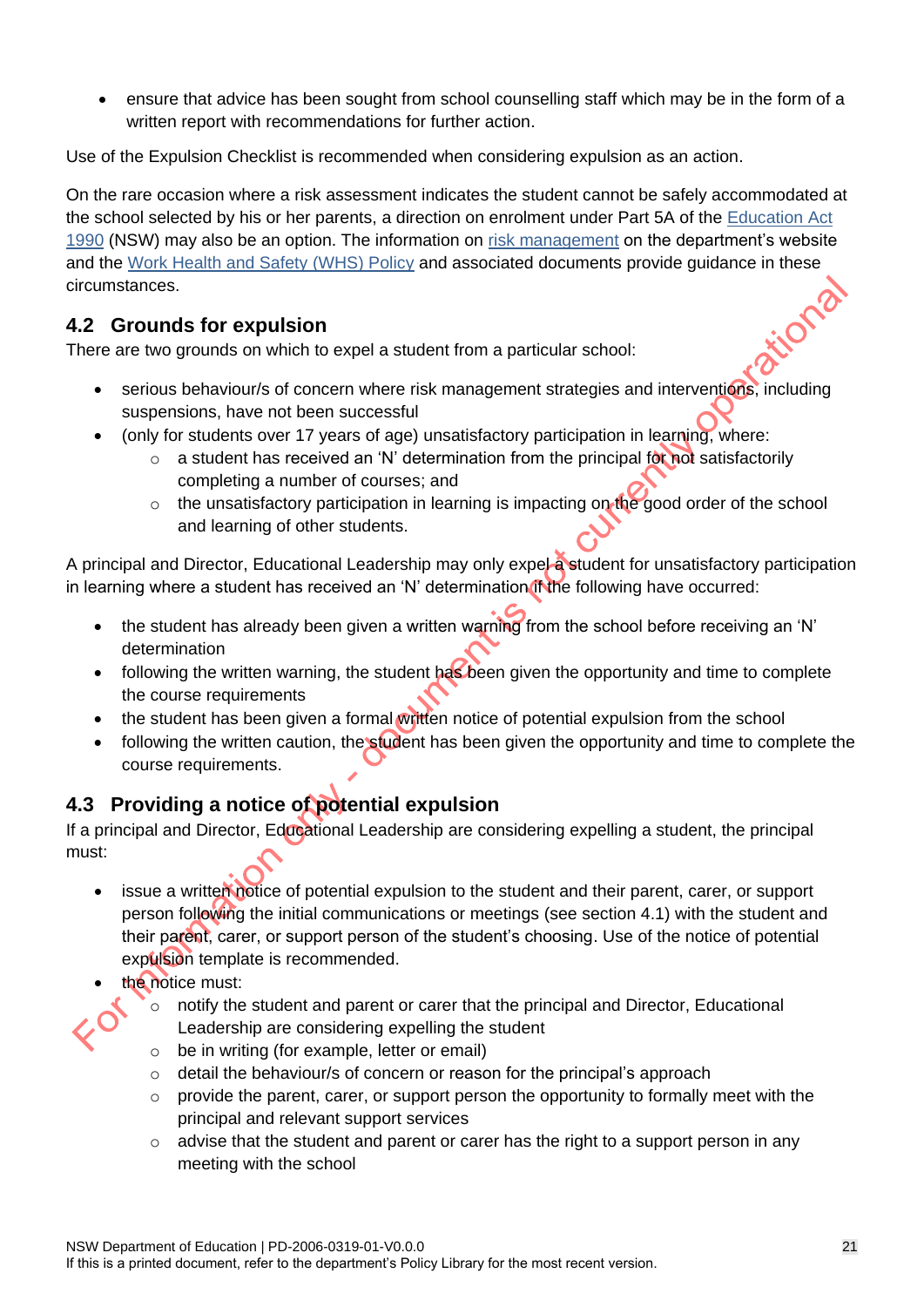- $\circ$  (only in relation to serious behaviour/s of concern, not for unsatisfactory participation in learning) notify the student and parent or carer that the student is suspended pending the outcome of the decision-making process
- o be documented on the department's in-house data system.
- convene a formal meeting (which may be face-to-face, online, or over the phone) with the principal, student and their parent, carer, or support person of the student's choosing, to discuss
	- $\circ$  that the principal and Director, Educational Leadership are considering expelling the student
	- $\circ$  reasons or grounds for the principal and Director, Educational Leadership's approach
	- o implications of proceeding with an expulsion
- share explicit information with the student and parent or carer and provide a copy of all documentation on which the consideration is based
- ensure the student and parent or carer is given seven school days to consider and respond to the information shared before the principal makes a final decision
- document and record interventions, meeting minutes, formal communications and responses and store these securely at school.

#### <span id="page-21-0"></span>**4.4 Proceeding with an expulsion**

Once the decision to expel a student is made jointly by the principal and Director, Educational Leadership, they will:

- complete the Expulsion Checklist as soon as possible (recommended)
- advise the student and their parent or carer of the decision to expel by phone, where possible
- formally notify the student and their parent or carer in writing within 24 hours of the decision, and include
	- o the implications of expulsion
	- $\circ$  the student's and parent's or carer's right to appeal the decision (see section 5). Template notice of expulsion letters are available on the department website
	- $\circ$  parent and carer information, which includes information concerning appeal rights and processes and an appeal template
- record the expulsion in the department's in-house data system within 24 hours of notifying relevant people
- finalise the expulsion within 15 school days of the notice of potential expulsion being issued
- ensure all documentation is retained on file at the school.

Students expelled from a particular school for a serious behaviour/s of concern may only re-enrol in that school with the approval of the Executive Director, School Performance.

For students expelled from a particular school for unsatisfactory participation in learning, the school's principal has the discretion to re-enrol that student in their school at a later date.

If the principal or Director, Educational Leadership decide not to proceed with an expulsion:

- where expulsion was being considered for serious behaviour/s of concern, the principal should return the student to school consistent with section 4.5.2
- where expulsion was being considered for unsatisfactory participation in learning, the principal should return the student to school immediately.

#### <span id="page-21-1"></span>**4.4.1 Obligation to arrange an alternative educational placement**

#### **For students over 17 years of age expelled for unsatisfactory participation in learning**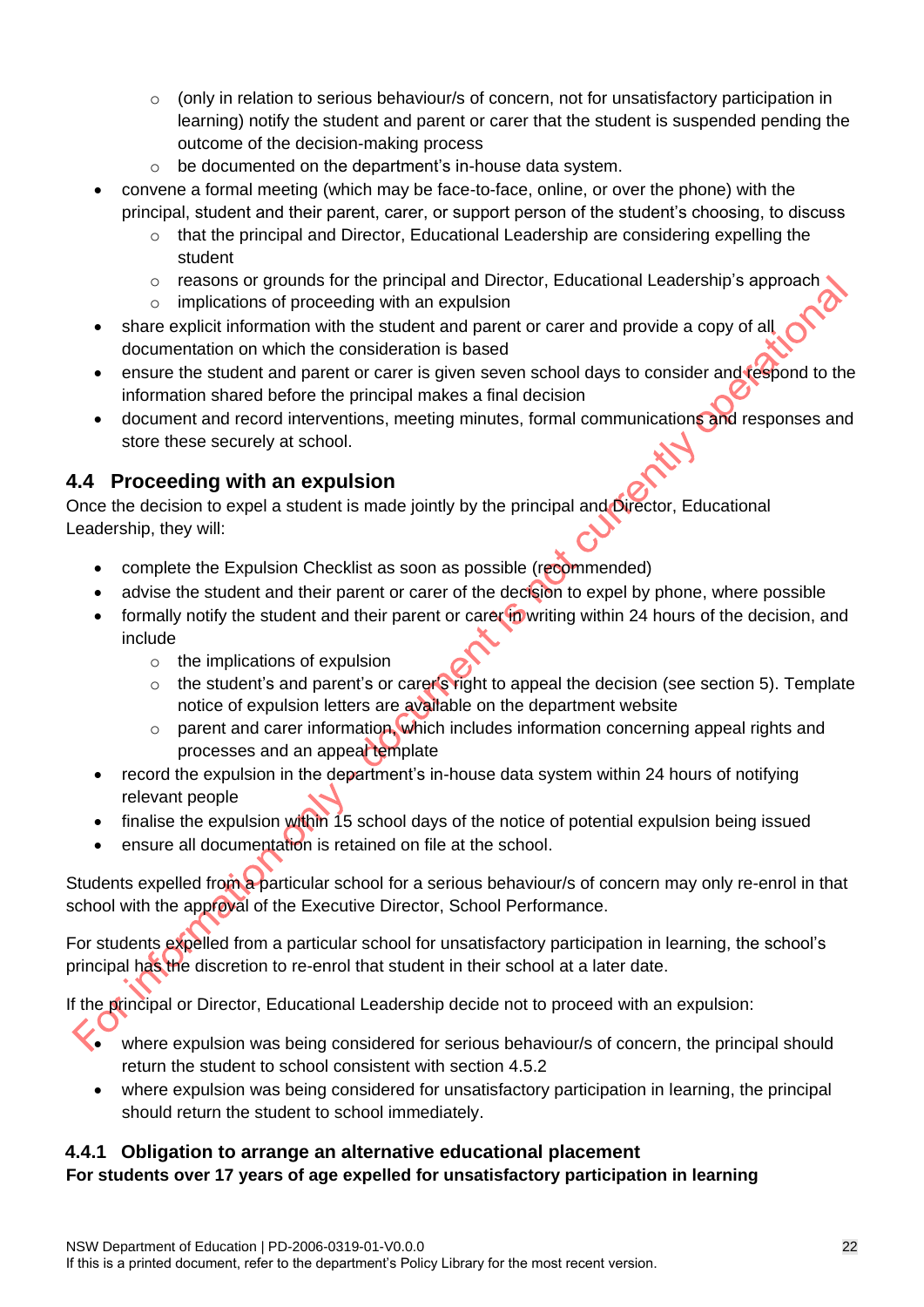If a principal and Director, Educational Leadership has decided to expel a student over 17 years of age on the grounds of unsatisfactory participation in learning, it is the student's and parents' or carers' responsibility to find a suitable alternative placement. While the principal has no further obligation to arrange an alternative educational placement, they can advise on possible options

#### **For students expelled for serious behaviour/s of concern**

This section applies where a principal has decided to expel a student on the grounds of serious behaviour/s of concern.

The principal and Director, Educational Leadership are obligated to arrange an alternative educational placement appropriate to the needs of the student within 15 school days from the date the student and parent or carer were notified of the expulsion. Firstly, the principal must:

- conduct a risk assessment regarding the student's behaviour to help identify an appropriate placement where the student can access the curriculum while being safely accommodated
- suggest any appropriate support for the student in the new setting
- ensure that the student is provided with a learning program covering any period of time that the student is suspended
- where a suitable alternative cannot be arranged, refer the issue to the Director, Educational Leadership for resolution.

Where a principal has referred an issue with the student's alternative educational placement to the Director, Educational Leadership for resolution, the director may consider:

- directing, with approval from the Executive Director, School Performance, the re-admittance of the student to the school, subject to intensive support arrangements as necessary to ensure the safety and welfare of the student, other students and staff
- placement in an alternative education setting and/or employment
- enrolment in TAFE (if applicable)
- participation in other Minister-approved education or training
- transition to work program
- enrolment in [distance education](https://education.nsw.gov.au/teaching-and-learning/curriculum/rural-and-distance-education/distance-education) where the distance education enrolment procedures have been fully considered
- recommending to the Executive Director, School Performance that another school be directed to enrol the student (subject to any issues that may have been identified by a risk assessment, having been addressed).

Where the nature of the behaviour is so extreme that both the principal and Director, Educational Leadership cannot find an alternative placement, the Director in consultation with the principal may prepare a submission to the Secretary, Department of Education, recommending to the Minister that a student expelled for serious behaviour/s of concern not be re-admitted to all or any government schools.<sup>7</sup> The Director, Educational Leadership must:

work in consultation with the principal to prepare the submission to the Secretary • provide in the submission

- o the reasons for the recommendation
- $\circ$  actions taken and attempts to manage and support the student's behaviour
- o the school counsellor's report, where appropriate
- $\circ$  a copy of all documentation relevant in the decision-making process
- any records or copies of responses from the student or their parent or carer

NSW Department of Education | PD-2006-0319-01-V0.0.0 23

  $7$  Under s34(4) of the Education Act 1990 (NSW), the Minister may refuse the admission of a child to all or any government schools if (a) the child has been expelled from any government school, or (b) the Minister is of the opinion that there is other sufficient reason to do so.

If this is a printed document, refer to the department's Policy Library for the most recent version.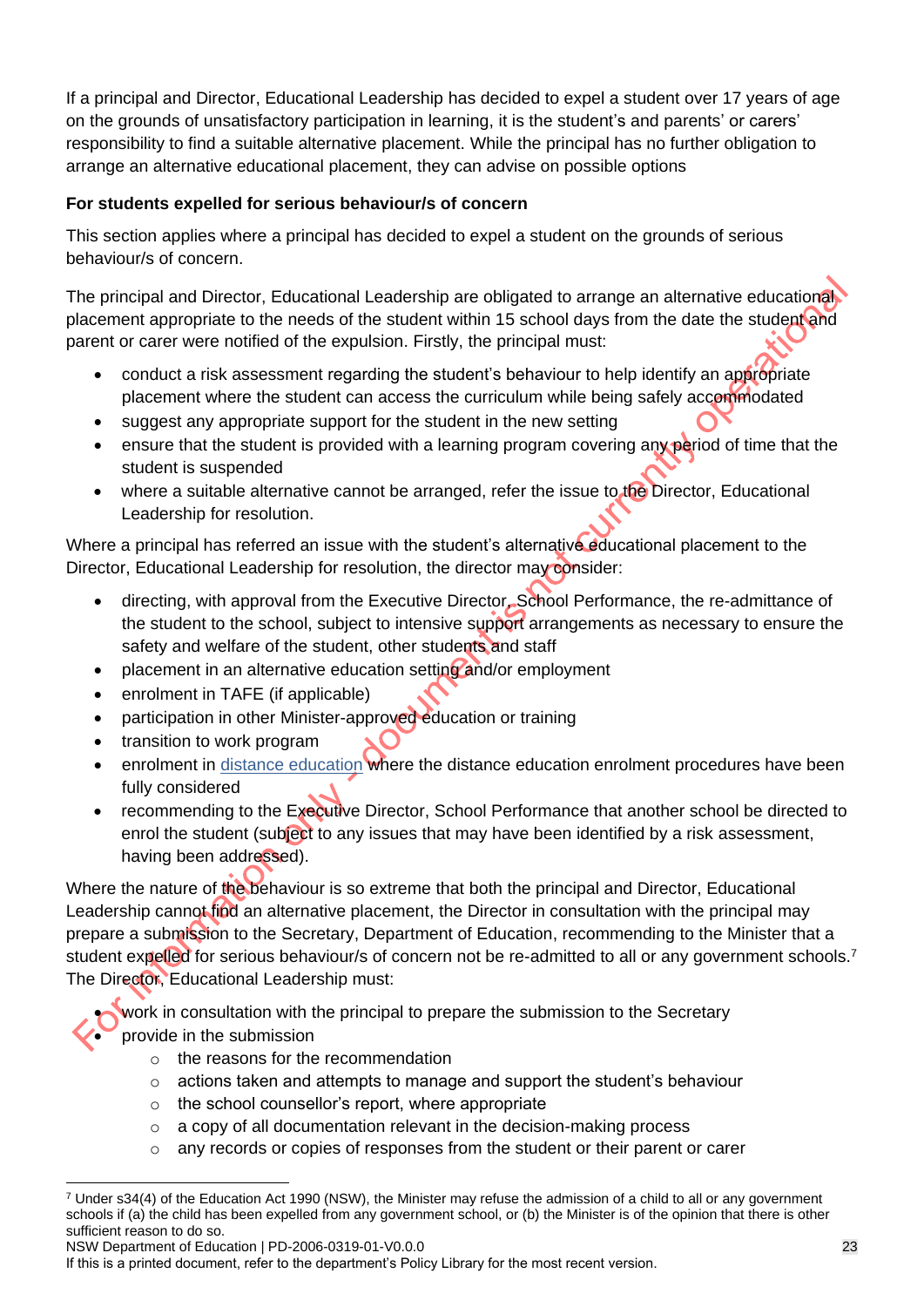• forward the submission to the Secretary, through the Executive Director, School Performance and the Deputy Secretary, School Performance.

# <span id="page-23-0"></span>**5 Appealing a decision to expel or suspend**

Principals must ensure students, parents and carers can access appropriate complaint processes and that complaints relating to student behaviour are handled promptly, in line with the [Complaints Handling](https://education.nsw.gov.au/policy-library/policies/pd-2002-0051)  [Policy.](https://education.nsw.gov.au/policy-library/policies/pd-2002-0051)

Students, parents and carers may appeal a principal's decision to suspend or expel a student if they believe that the principal has not followed the correct procedures and/or that an unfair decision has been reached. Only one appeal can be made per decision.

Appeals should be in writing, clearly stating why the appeal is being made. To lodge an appeal, the student, parent or carer should complete the appeal form. Parents and carers can access information [and resources on suspension and expulsion appeals](https://education.nsw.gov.au/parents-and-carers/going-to-school/school-events/suspension-and-expulsion-from-a-public-school) on the department's website.

Appeals can be made to:

- the Director, Educational Leadership about a suspension where they have not been involved in the decision to suspend. The Director may seek support on the management of an appeal from an appropriate authority (such as the learning and wellbeing coordinator), but the Director must make the final decision.
- the Executive Director, School Performance, where a Director, Educational Leadership has been involved in a decision to suspend a student. In these cases, the Executive Director, School Performance may ask another Director, Educational Leadership to decide on the appeal.
- the Executive Director, School Performance regarding a decision to expel a student.
- the Executive Director, School Performance, where a Director, Educational Leadership has declined to hear an appeal relating to a suspension (due to a conflict of interest or other reason). The Executive Director, School Performance may delegate the management of the appeal to another suitable authority but the Executive Director, School Performance must make the final decision.

The Director, Educational Leadership or Executive Director receiving the appeal must acknowledge the lodgement of the appeal as soon as possible and advise the person lodging the appeal of the next steps.

# **Appealing an extended suspension**

Extensions to suspensions are not subject to the appeals process as a decision to extend a suspension is based on internal departmental considerations about a school's ability to implement supports for the student and address safety risks. However, the extension of a suspension does not affect a student's, parent's or carer's right to appeal the original suspension.

A Director, Educational Leadership is not prevented from considering an appeal to a suspension if they have previously approved or rejected an extension to the suspension. They are two separate decisions regarding different matters. The extension decision considers the need for supports and risk mitigation whereas the appeal decision considers the process followed by the principal in deciding to suspend.

## <span id="page-23-1"></span>**5.1 Assistance with lodging an appeal**

A school should help students, parents and carers who wish to lodge an appeal. Assistance should be provided in the following circumstances:

if the school receives the appeal, the principal should refer the person lodging the appeal to the Delivery Support team, where staff should identify an appropriate support person. This person should: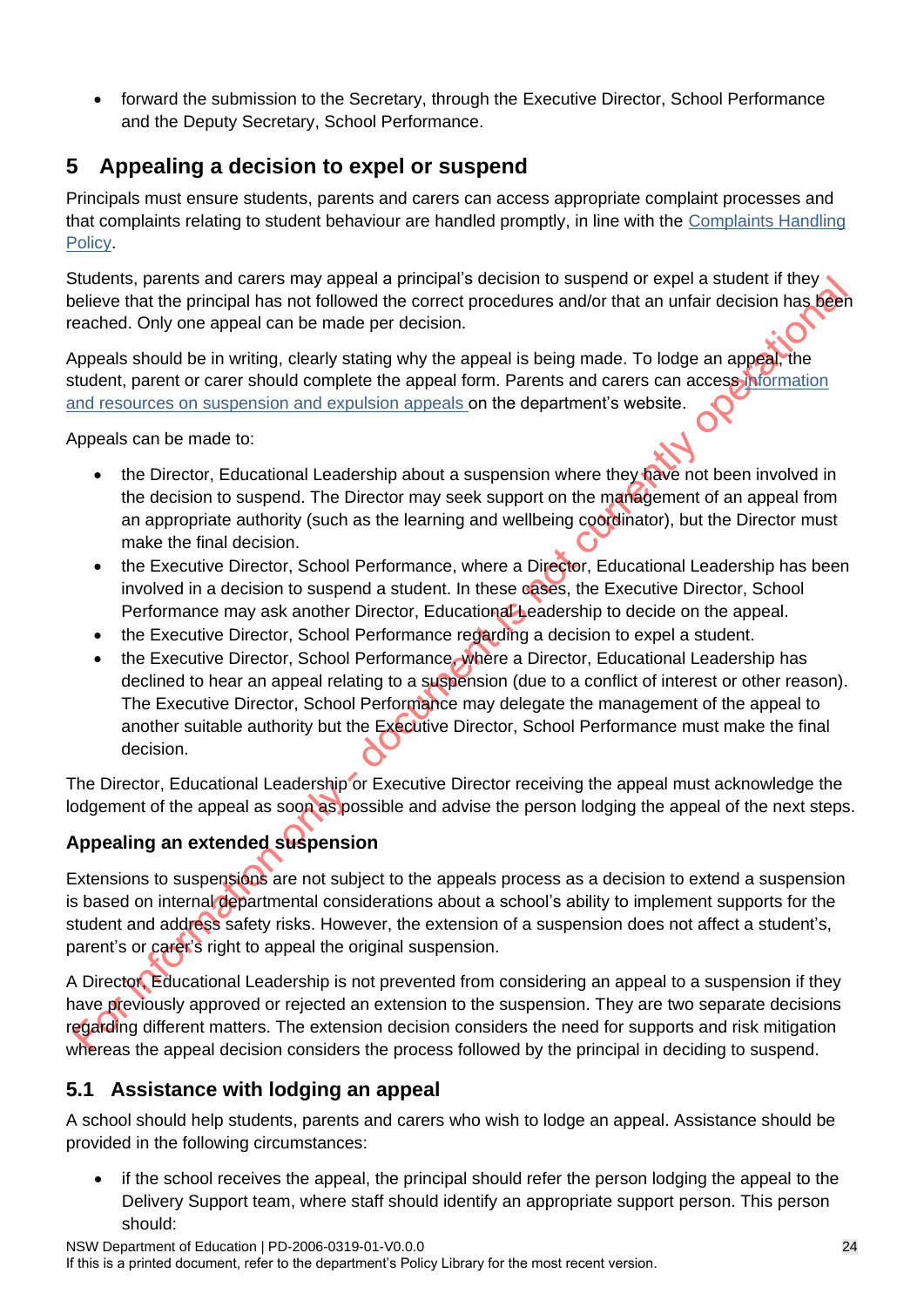- $\circ$  not be involved, or appear to be involved, in making or assisting with the decision on the appeal, in line with procedural fairness principles
- o help the person lodging the appeal understand their rights and the appeal process
- $\circ$  make sure that the person lodging the appeal has access to the appeal form and, if necessary, assist with completing it
- if the appeal is a verbal notification, the Delivery Support team should assist in lodging the appeal.

The fact that an appeal has been lodged does not put on hold the principal's decision to suspend, or suspend prior to expulsion from a particular school.

## <span id="page-24-0"></span>**5.2 Decision on the appeal**

On receiving an appeal, the Director, Educational Leadership or the Executive Director, School Performance (the decision-maker) will:

- (for appeals of a decision to suspend) decide on the appeal within 15 school days from the receipt of the request
- (for appeals of a decision to expel) decide on the appeal within 20 school days from the receipt of the request
- review and consider all relevant material, with reference to the Appeals Checklist
- make sure that communication lines are maintained with the person/s lodging the appeal and that they are kept aware of its progress
- ensure that appropriate materials have been made available to the student, parent or carer before making the decision on the appeal
- discuss relevant issues with the person lodging the appeal and any other parties, as appropriate, before making the final decision
- advise all the parties of the decision and the specific reasons for reaching the decision.

The decision-maker will consider both the merits of the original suspension or expulsion decision and whether correct processes were followed in making that decision. To support this process the decisionmaker should use the Appeals Checklist. Considerations of appeal must:

- reconsider the facts, including through sourcing relevant documents, school and student plans and speaking to any parties involved
- consider whether correct policy and procedures were followed in the original decision. Where the appeal involves a student with a disability this includes considering whether any reasonable adjustments as defined in these procedures were made or considered before the original suspension of expulsion decision.
- make a decision based on these considerations. If the decision does not align with original decision to suspend or expel the appeal must be upheld.

The decision-maker's decision will outline the specific reasons for one of two outcomes:

• uphold the appeal, or

• not uphold the appeal.

If an appeal to a suspension decision is upheld and the student has not been returned to school, the principal must return the student to school as soon as possible (see section 3.5.2).

If an appeal of a decision to expel is upheld and the student has already moved to an alternative educational placement, the principal must offer the student a placement back in the original school. It is for the student and parent or carer to decide which education setting is most suitable (see [Enrolment of](https://education.nsw.gov.au/policy-library/policies/pd-2002-0006)  [Students in NSW Government Schools](https://education.nsw.gov.au/policy-library/policies/pd-2002-0006) Policy).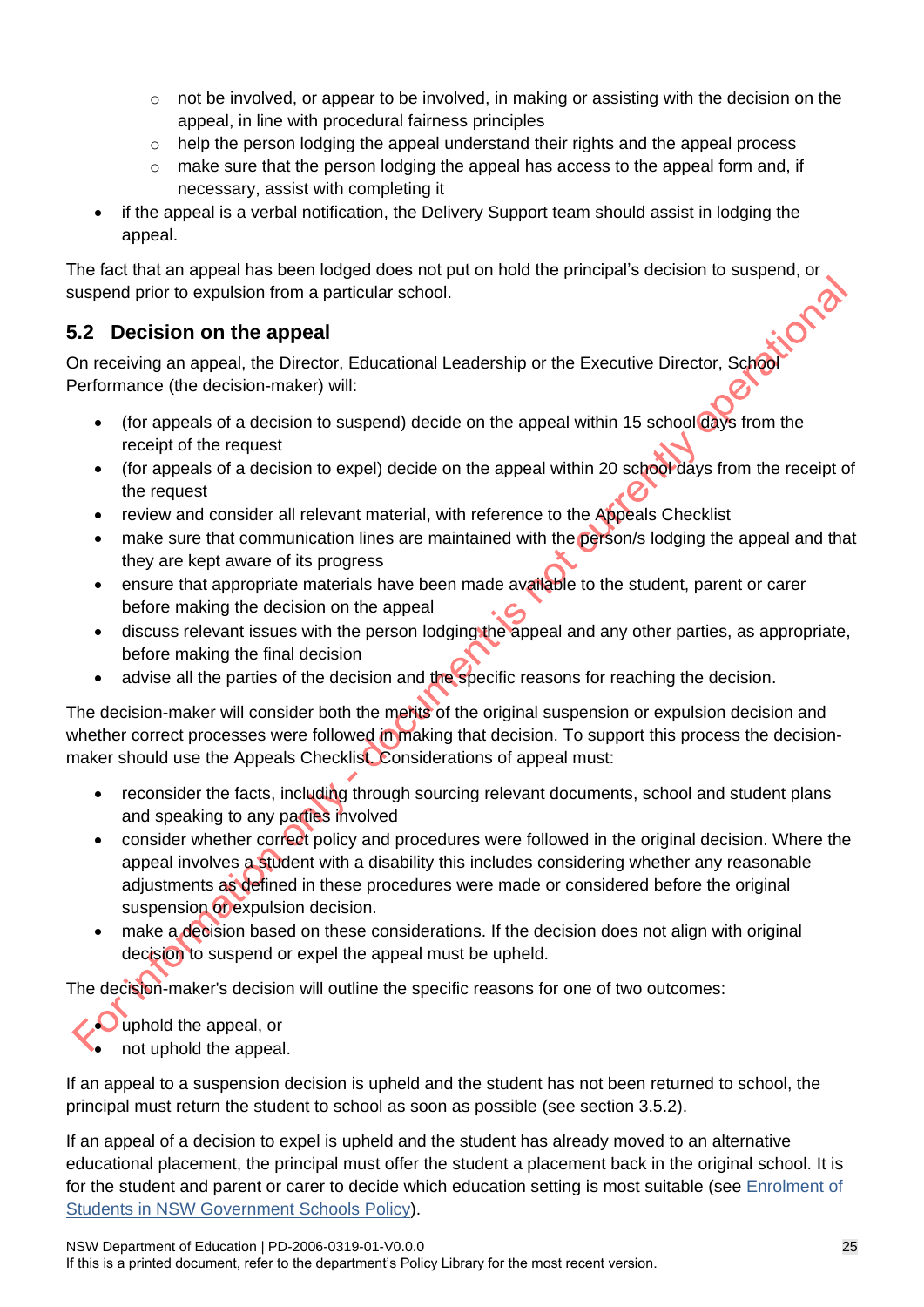The decision-maker will also decide what further action to take. In circumstances where an appeal is upheld, this will normally include recommendations to systems improvements to school processes to make sure the procedures are appropriately implemented in the future. Where appropriate, the decisionmaker or their delegate must update the school's record of suspension or expulsion and the student's record with the findings of the appeal.

The student's record is to remain the same as the original decision until an appeal decision has been finalised and the outcome communicated to the student, parent and school.

If an appeal has been received, the school has the ongoing responsibility to provide the student with a learning program covering any period of time that the student is suspended.<br>6 Reporting serious in the student of the learning program covering any period of time that the student is suspended.

# <span id="page-25-0"></span>**6 Reporting serious incidents or unsafe behaviours**

All staff have a responsibility to recognise and respond to safety, welfare or wellbeing concerns for students and inform their principal.

In the event of an emergency, contact Triple Zero (000) before reporting an incident.

Where a serious or reasonably suspected incident involving violence, weapons, illegal drugs, threats and intimidation and other criminal activity occurs, the principal or workplace managers, must:

- meet legal obligations in responding to concerns about the safety, welfare and wellbeing of children and young people
- comply with the [Incident Notification and Response Policy.](https://policies.education.nsw.gov.au/policy-library/policies/incident-reporting-policy) The Incident Notification and [Response](https://education.nsw.gov.au/leadership-pathways/at-a-glance/at-a-glance-work-health-and-safety/incident-notification-and-response) section of the department's website provides further information
- call the **Incident Report and Support Hotline on 1800 811 523**
- use the [Mandatory Reporter Guide](https://reporter.childstory.nsw.gov.au/s/) to help decide if a child is suspected or at risk of significant [harm,](https://education.nsw.gov.au/student-wellbeing/child-protection/mandatory-reporting) and to report this to the **Child Protection Helpline on 132 111** if required
	- o only contact the Child Protection Helpline for matters that require a statutory response.
	- o principals may contact the department's **[Child Wellbeing Unit](https://education.nsw.gov.au/student-wellbeing/child-protection/child-protection-policy-guidelines/contacting-the-child-wellbeing-unit) on (02) 9269 9400,** which can provide advice and support for appropriate local responses where there are risk of harm concerns about children and young people that do not meet the threshold of suspected risk of significant harm
- liaise with NSW Police where appropriate
- consult with their Director, Educational Leadership for guidance, support and direction where the behaviour relates to problematic or harmful sexualised behaviours.

If the principal has any doubt about reporting an incident, they should contact the **Incident Report and Support Hotline for advice (see Legal Bulletin 57 – [Responding to anti-social and extremist behaviour\)](https://education.nsw.gov.au/about-us/rights-and-accountability/legal-issues-bulletins/bulletin-57-responding-to-anti-social-and-extremist-behaviour).** 

# <span id="page-25-1"></span>**7 Reviews**

The Director, Educational Leadership or Executive Director, School Performance may review any aspect of a school's implementation of these procedures at any time and at their own discretion. This ability is separate to any role they may have in deciding an appeal or reporting serious incidents or unsafe behaviours.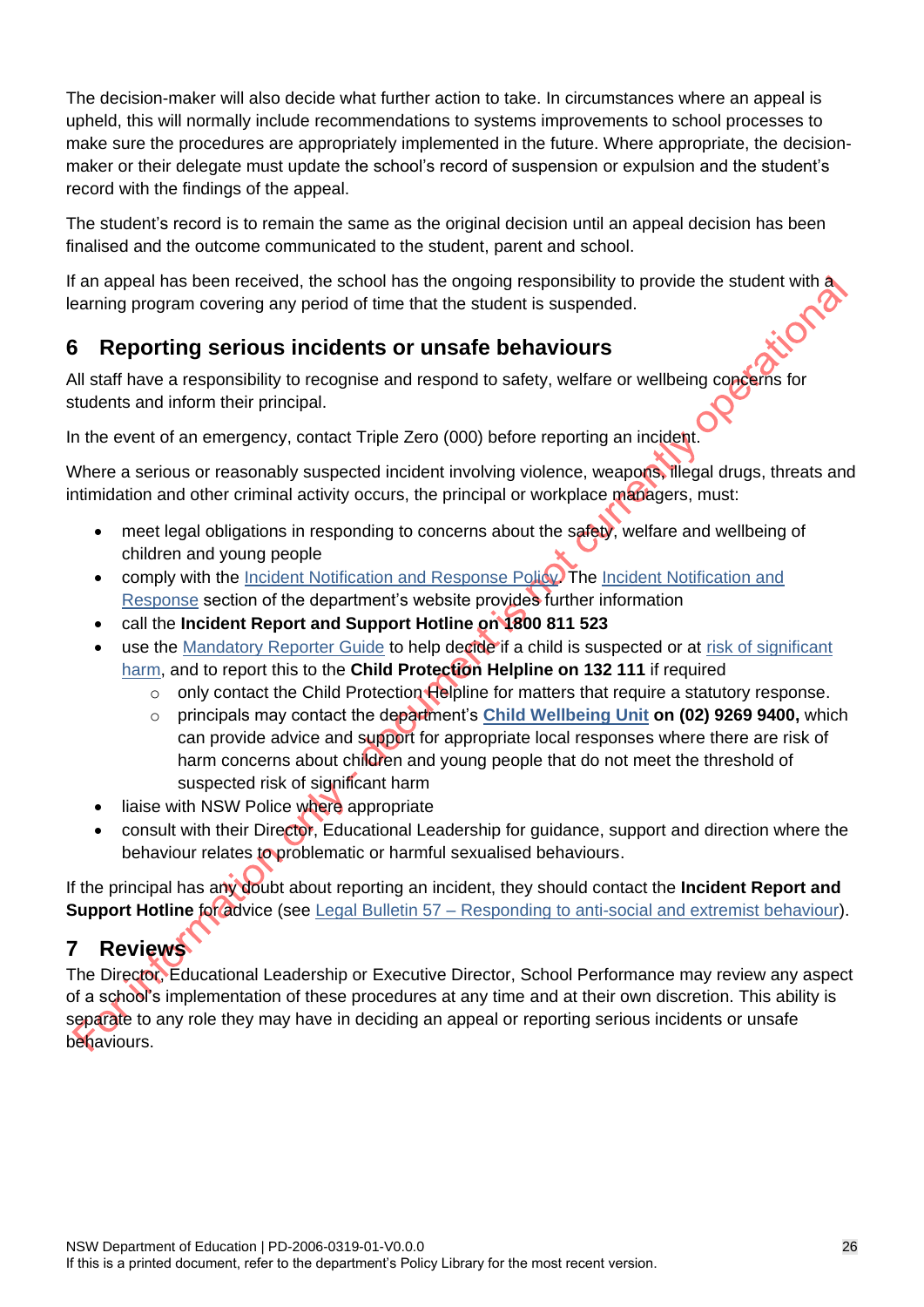# <span id="page-26-0"></span>**8 Definitions**

**Disability:** means, in NSW Government schools, any category of disability under discrimination law, including physical, cognitive, sensory or social/emotional disabilities that are temporary or permanent. The department acknowledges that disabilities are not always formally diagnosed and that students can have an impairment that impacts their educational outcomes. The term 'disability' is very broadly defined in legislation to cover physical, intellectual and emotional impairments. It includes:

- loss of bodily or mental functions or a part of the body
- the presence in the body of organisms causing (or capable of causing) disease or illness
- malfunction, malformation or disfigurement of a part of the body
- a disorder or malfunction that results in a person learning differently
- a disorder, illness or disease that affects a person's thought processes, perception of reality emotions or judgment or that results in disturbed behaviour.

**Expulsion:** from a particular school is a strategy schools may use within the context of student behaviour management and support. Expulsion is the permanent removal of a student from a school. Delegates of the Minister have the discretion to re-enrol expelled students in NSW Government schools.

**Inclusive education:** means that all students, regardless of disability, ethnicity, socioeconomic status, nationality, language, gender, sexual orientation or faith, can access and fully participate in learning, alongside their peers, supported by reasonable adjustments and teaching strategies tailored to meet their individual needs.

**Inclusion:** means education environments that adapt the design and physical structures, teaching methods, and curriculum as well as the culture, policy and practice of education environments so that they are accessible to all students without discrimination.<sup>8</sup>

**Parent:** In these procedures, references to 'parent', 'parents', 'carer', or 'carers' includes any person, or persons having custody or care of a child or appointed by the parent as their delegate. In Aboriginal culture, this may refer to kinship care, which is provided by relatives or a member of a child's social network when a child cannot live with their parents.

**[Principals:](https://education.nsw.gov.au/leadership-pathways/principals/principal-role-description-2021/principal-role-description-companion-resource)** are teachers responsible for leading, developing and evaluating the quality of teaching, learning and wellbeing in the school, within a positive culture of support. In these procedures, 'principal' also refers to any staff member who has delegation to act on the principal's behalf.

**Reasonable adjustment:** The [Disability Standards for Education 2005](https://www.legislation.gov.au/Details/F2005L00767) define reasonable adjustments as a measure (or group of measures) implemented by an education provider to assist a student with a disability to apply, enrol and participate in a course or program on the same basis as a student without a disability. An adjustment is reasonable in relation to a student with a disability if it balances the interests of all parties affected. A failure to provide reasonable adjustments may amount to disability discrimination. Examples of adjustments are listed in the [Legal Bulletin for disability discrimination.](https://education.nsw.gov.au/about-us/rights-and-accountability/legal-issues-bulletins/disability-discrimination-legal-issues-bulletin)

Consultation with a student and/or their parent or carer must occur in order to understand the impact of a student's disability and to determine whether any adjustments or changes are needed to assist the student. Depending on the circumstances, this may include talking about:

 $\bigcap$  the student's needs and the type of assistance that may be needed

- the adjustments that could be made by the department to meet the student's needs and whether these adjustments are reasonable
- whether there are any alternative adjustments that would be less disruptive and intrusive and no less beneficial for the student.

In deciding whether an adjustment for a student with disability is reasonable, all relevant circumstances and information should be taken into account, including the:

• impact of the disability on the student's learning, participation and independence